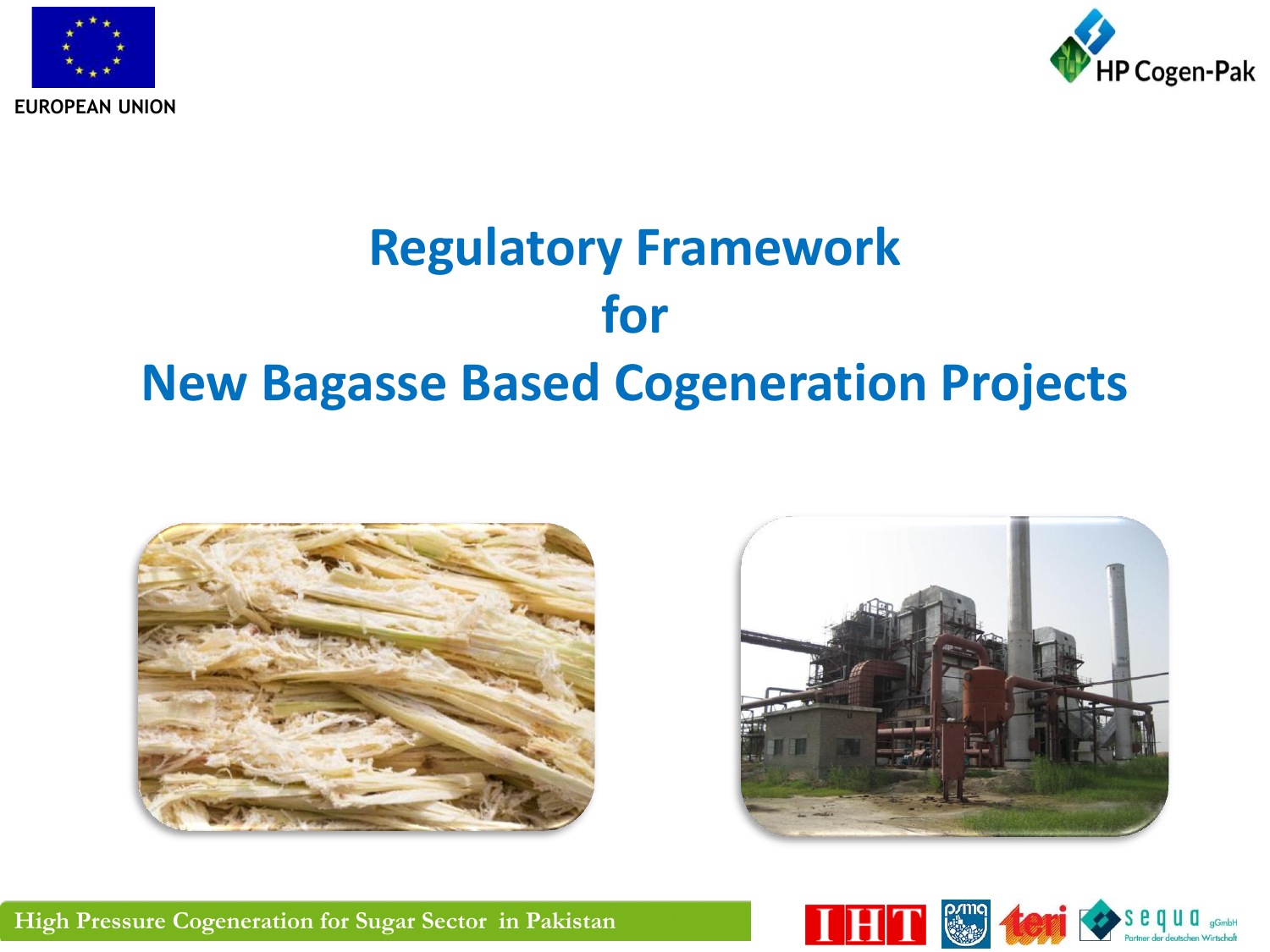

#### **Regulatory Framework**



- National Policy for Power co-Generation by Sugar Industry 2008.
- ECC on 06 March 2013 approved Framework for Power Cogeneration 2013 (**Bagasse**/Biomass) as an addendum to the Renewable Energy Policy 2006.
- The scope of Renewable Energy Policy 2006 shall also include Bagasse/biomass/Waste –to-Energy, Bioenergy.
- The Renewable Energy Policy 2006 shall continue for an additional period of 5 years with effect from 06-03-2013
- Upfront Tariff for New Bagasse Cogeneration Projects determined by **NEPRA**

**High Pressure Cogeneration for Sugar Sector in Pakistan**

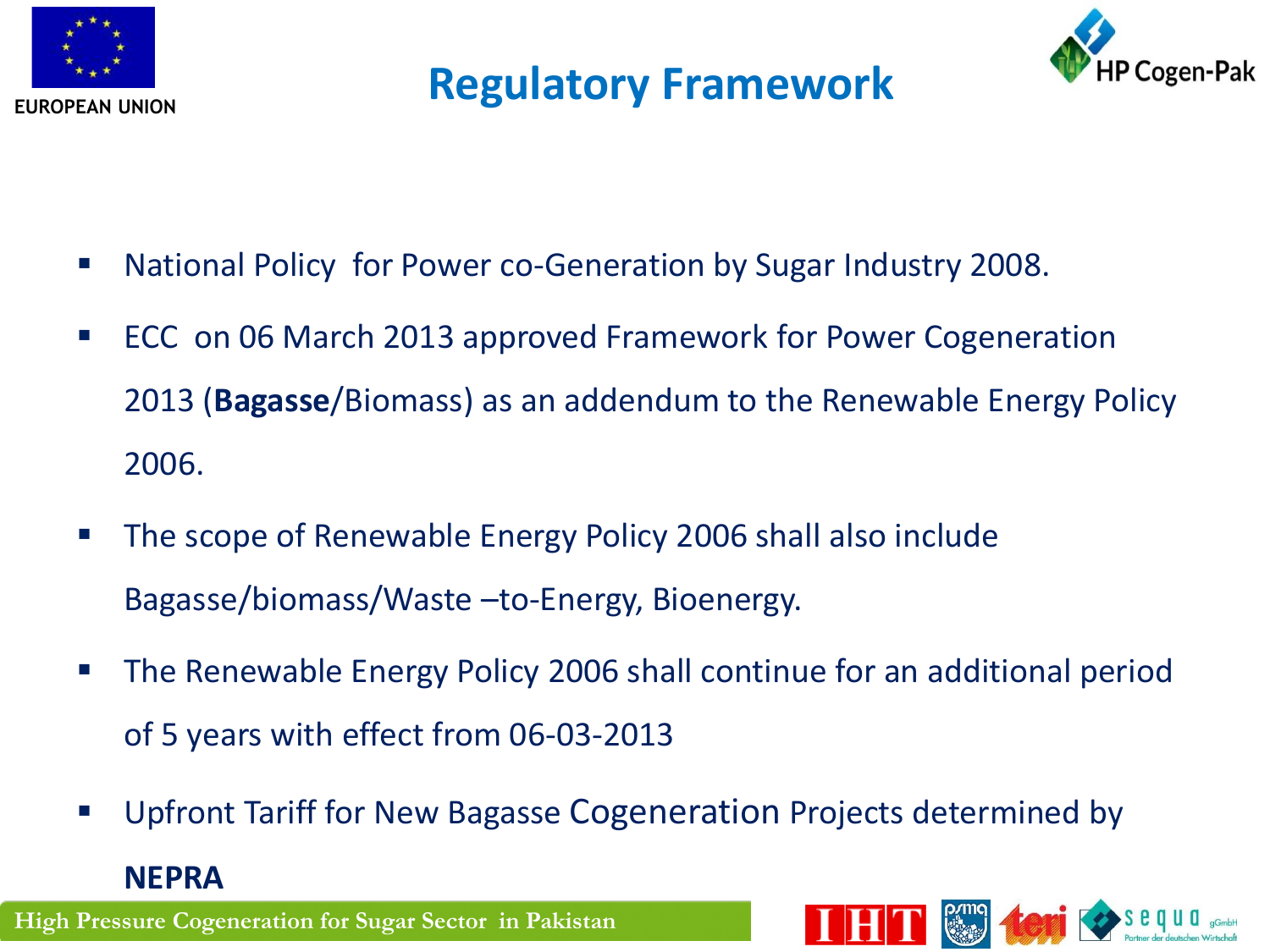





- Salient Features of Frame work for power cogeneration 2013 (Bagasse/ Biomass)
- a) AEDB shall act as coordinating agency for high pressure (minimum 60 bar) bagasse/ biomass based project.
- b) The power producer may establish the project as part of an existing sugar mill or as separate entity.
- c) Upfront tariff for bagasse/biomass based cogeneration projects to determined by NEPRA.

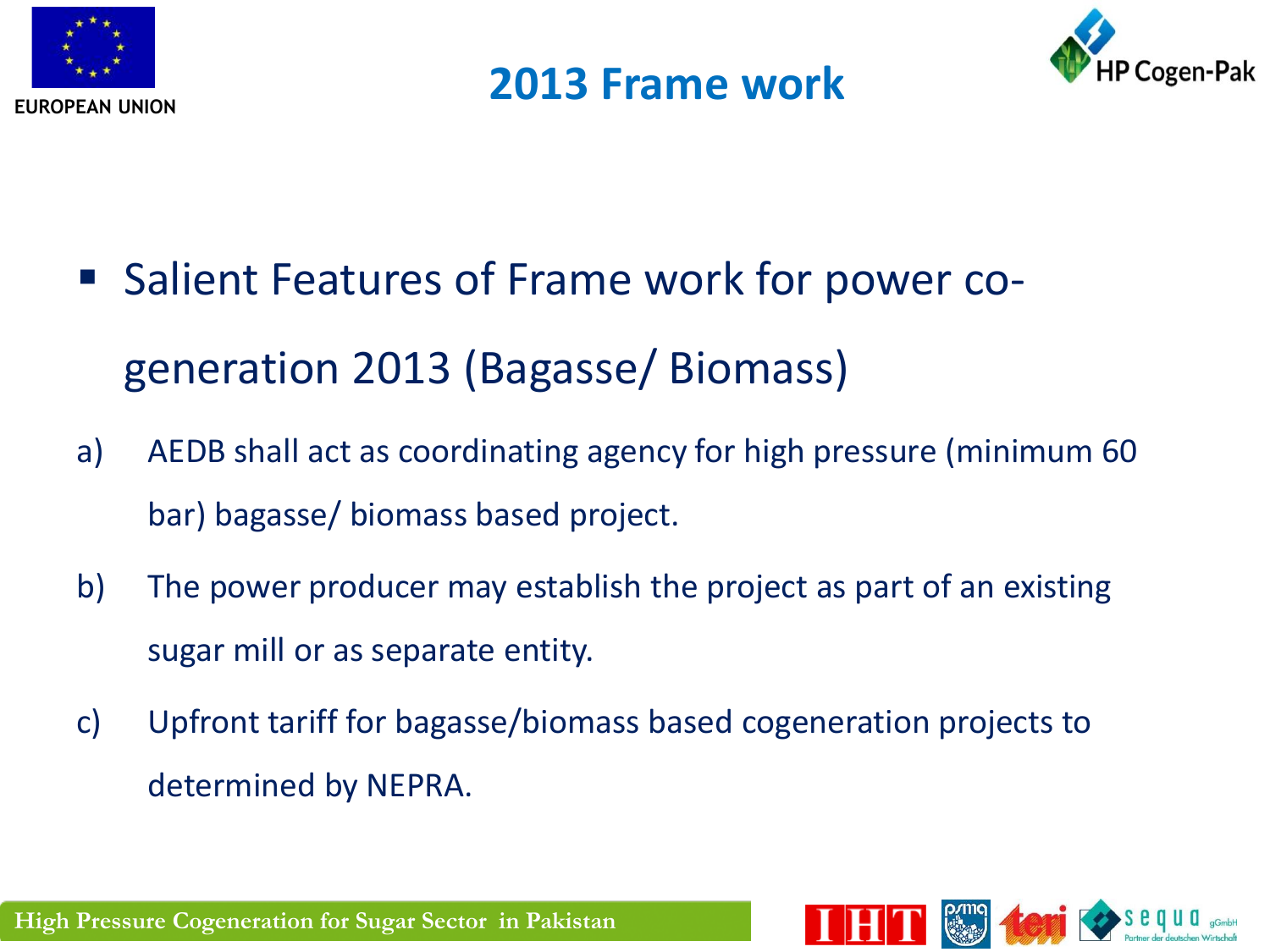

#### **2013 Frame work**



- d) Tariff shall be on a per unit basis for energy delivered to the grid.
- e) Power Producer shall have the option to opt upfront tariff.
- f) Power Producer have the option to offer the energy to :
	- i. The respective Disco at 11 kV or 132 kV or
	- ii. The CPPA at 132 kV.

The cost of Interconnection, grid station upgrades, etc. for power evacuation shall be incurred by respective Disco.

- g) It shall be mandatory for the power purchaser to evacuate all the energy offered by power producer.
- h) There shall be no requirement for a feasibility study or firm costs in case of upfront tariff.

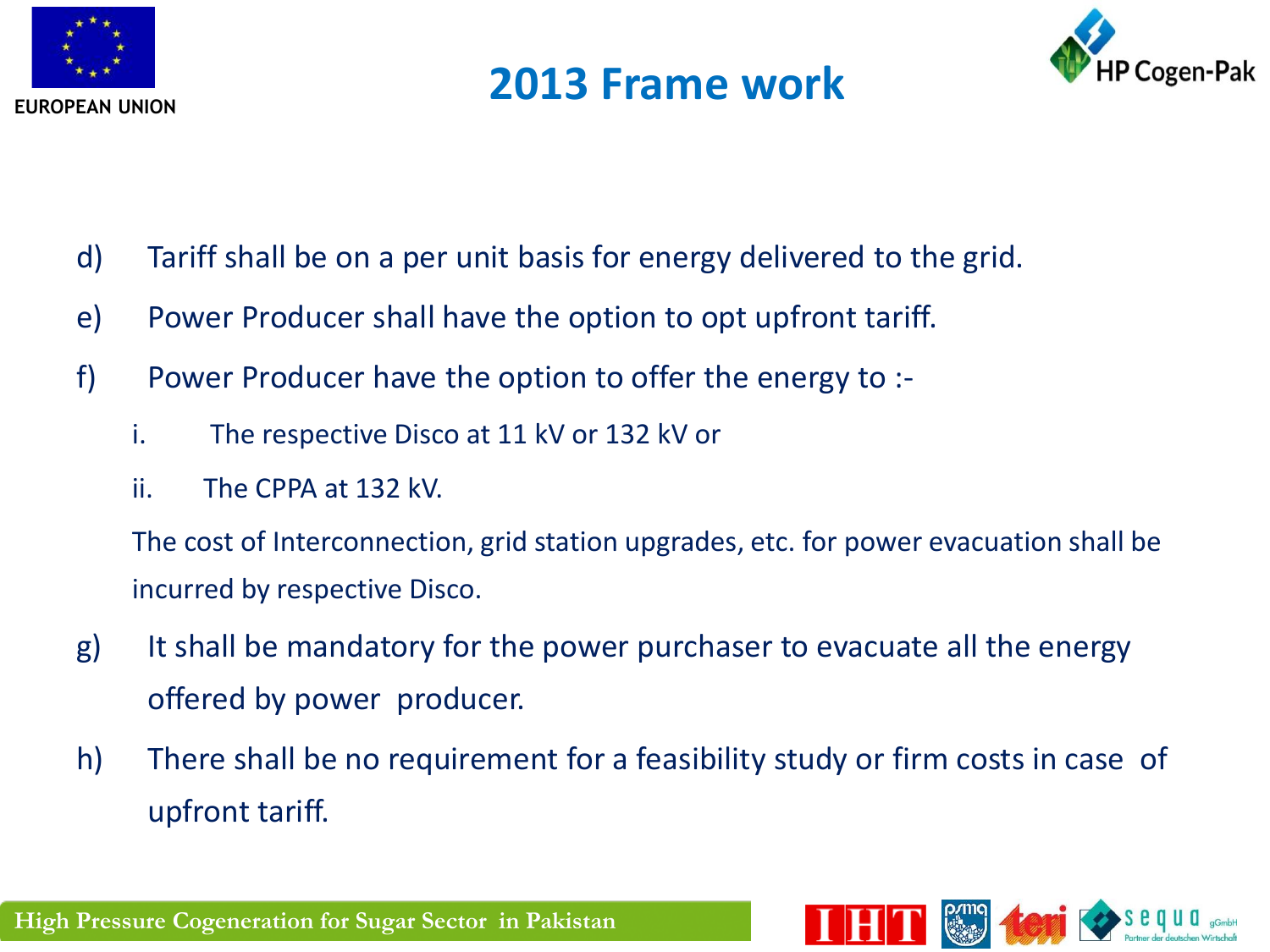

#### **2013 Frame work**



- i) All financial and fiscal incentives available to Renewable Energy Policy 2006 shall be applicable to all project implemented under the framework.
- j) This framework shall be applicable to all bagasse/ biomass based projects commissioned after January 2013.
- k) Power producer shall submit Grid Interconnection Studies & Initial Environmental Examination Reports to relevant agencies/departments.
- l) AEDB will issue LOI to Sponsor on the basis standard proposal of Sponsor.
- m) AEDB shall issue LOS upon acceptance of upfront tariff by sponsor.

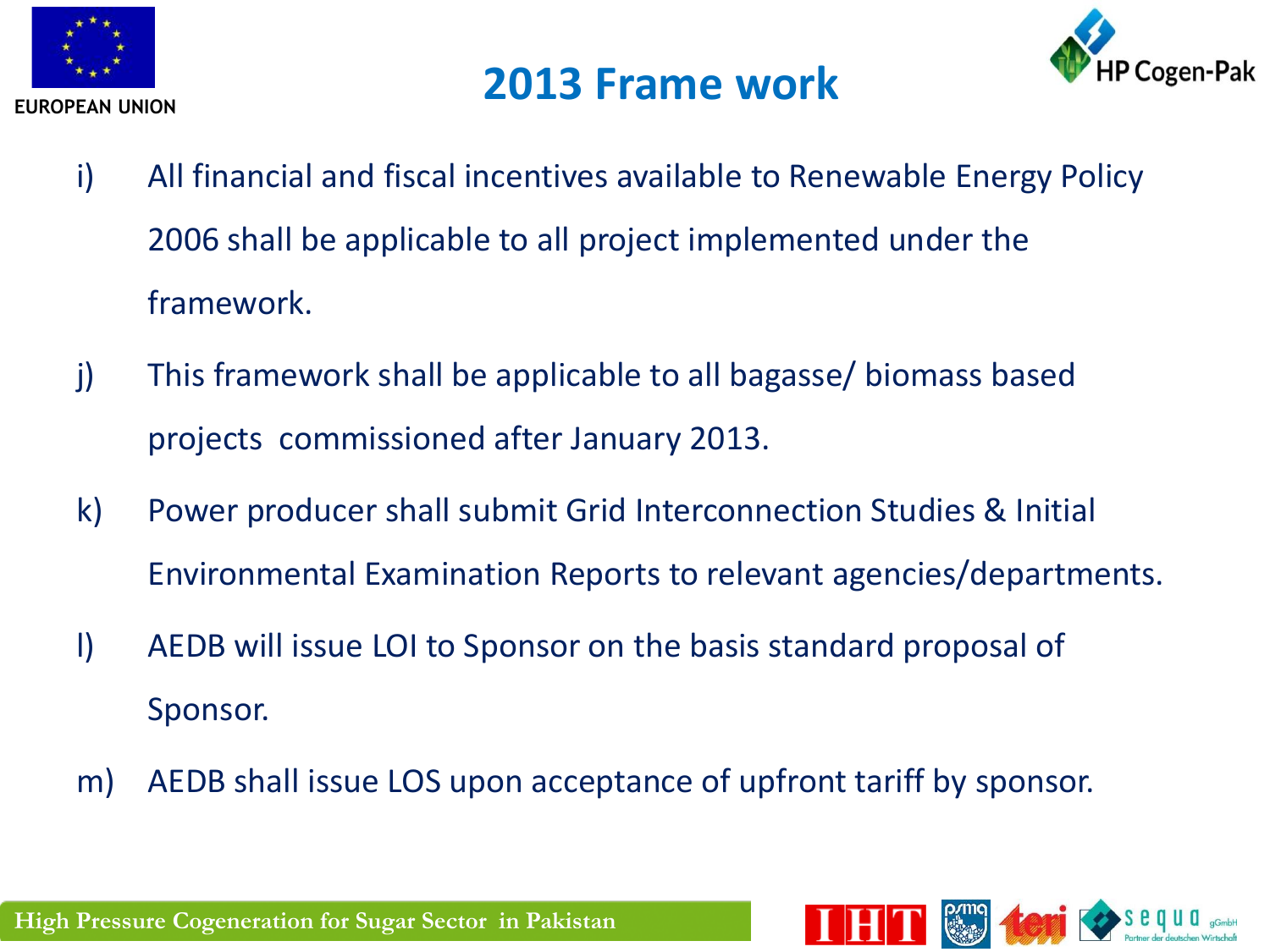

**Steps to Adopt High Pressure Cogeneration THP Cogen-Pak Technology for Power Export**

- 1. Request for Letter of Intent **(LoI)**
	- − Submission of **Unsolicited Proposal** to **AEDB**
- 2. Issuance of **(LoI)** by **AEDB**
- 3. Post **LoI** Procedure
	- Submission of Grid Interconnection Studies
	- − Submission of Initial Environmental Examination Report.
- 4. Apply to NEPRA
	- − For Generation License
	- − Opting for Upfront Tariff

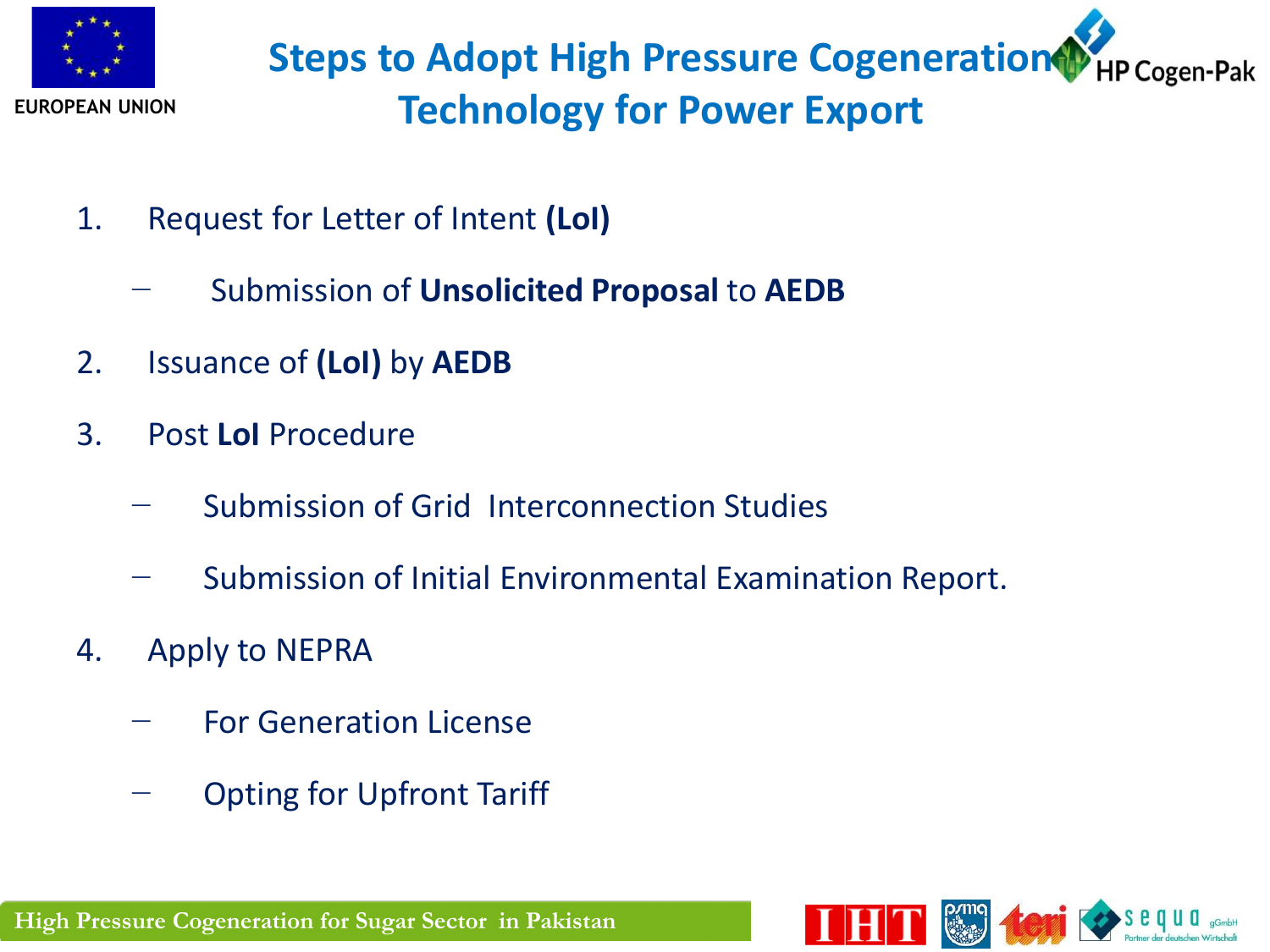

- 5. Submission of Performance Guarantee to AEDB.
- 6. Issuance of Letter of Support **(LoS)** by **AEDB**
- 7. Process Subsequent to Issuance of **LoS**
	- − Sign Implementation Agreement **(IA)** with AEDB
	- − Sign Energy Purchase Agreement **(EPA)** with Purchaser
- 8. Financial Closure
- 9. Commercial Operation Date
	- − Procurement and Delivery of Plant Machinery
	- − Erection & Commissioning

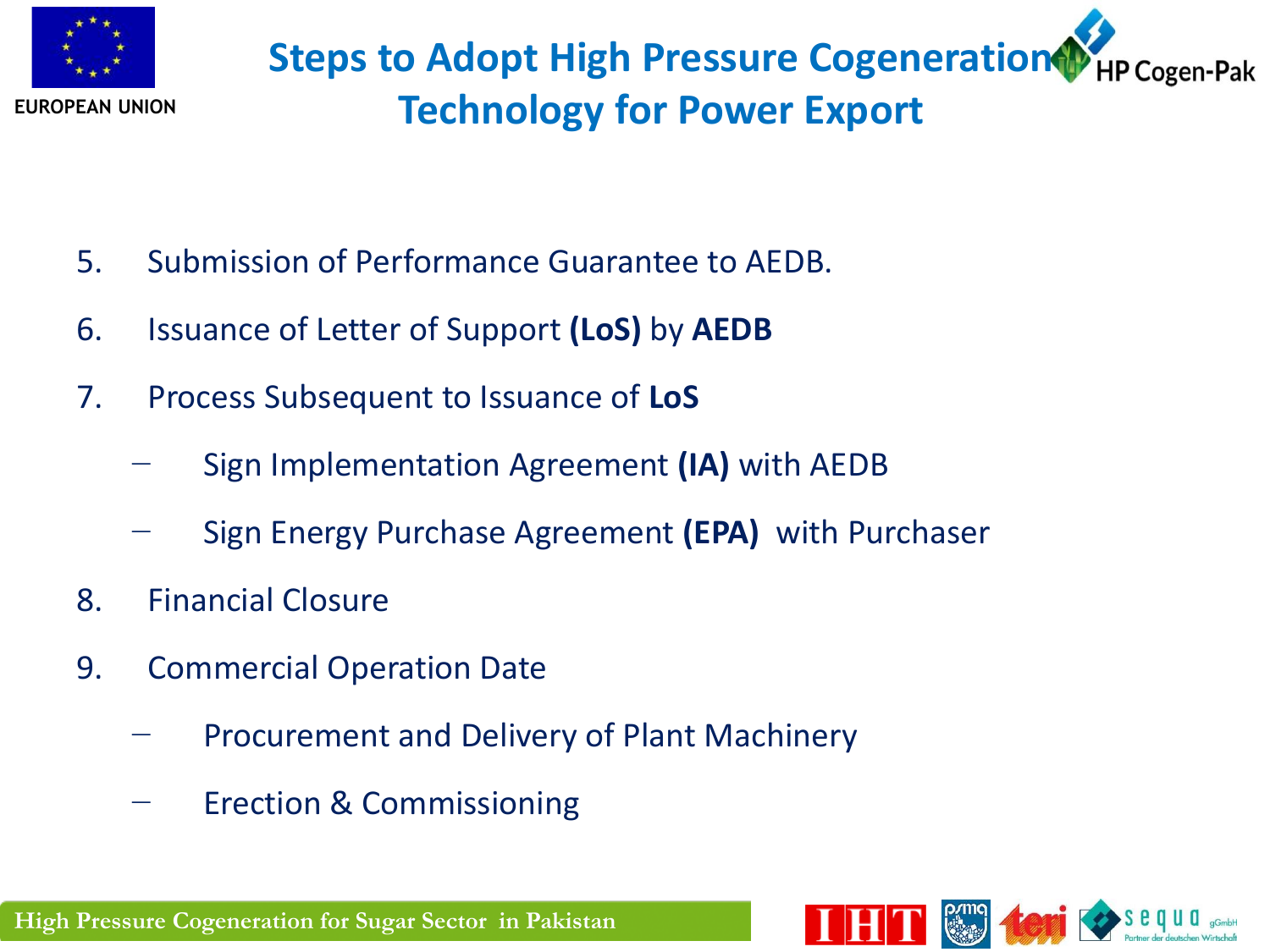

# **1-Request for Letter of Intent (LOI) to**  $\bigcirc$  **HP Cogen-Pak AEDB**

Any Sponsor wishing to undertake a project at a raw site would be required to submit a detail proposal to AEDB/Provincial/AJK Agency in accordance with RE policy 2006,which include at minimum the following:

- 1. Statement of qualification of project sponsors, listing relevant corporate experience, personnel, and financial capacity.
- 2. Project Name and RET classification (i.e., wind, solar, small hydro, etc.)
- 3. Project location (including geographical or GPS coordinates)
- 4. Proposed net installed capacity (MW) and expected annual energy output (MWh)

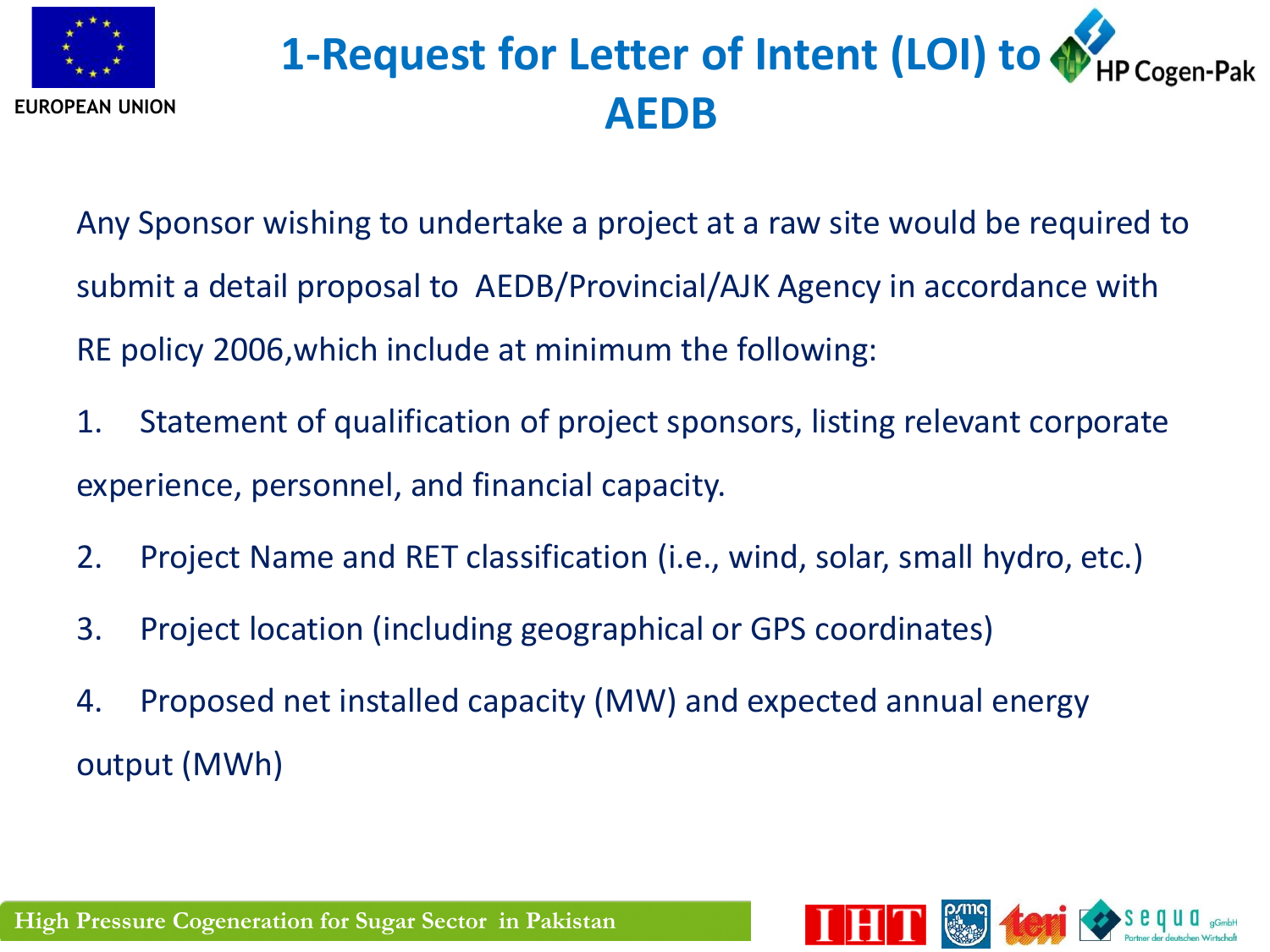

# **Request for Letter of Intent (LOI) to**  $\bullet$  **HP Cogen-Pak AEDB**

- 5. Basic outline of plant and structures
- 6. **Summary implementation plan**, committing **milestones** for project preparation, implementation and completion date.
- 7. Estimated distance from the nearest 132 kV or 11 kV line or grid station.

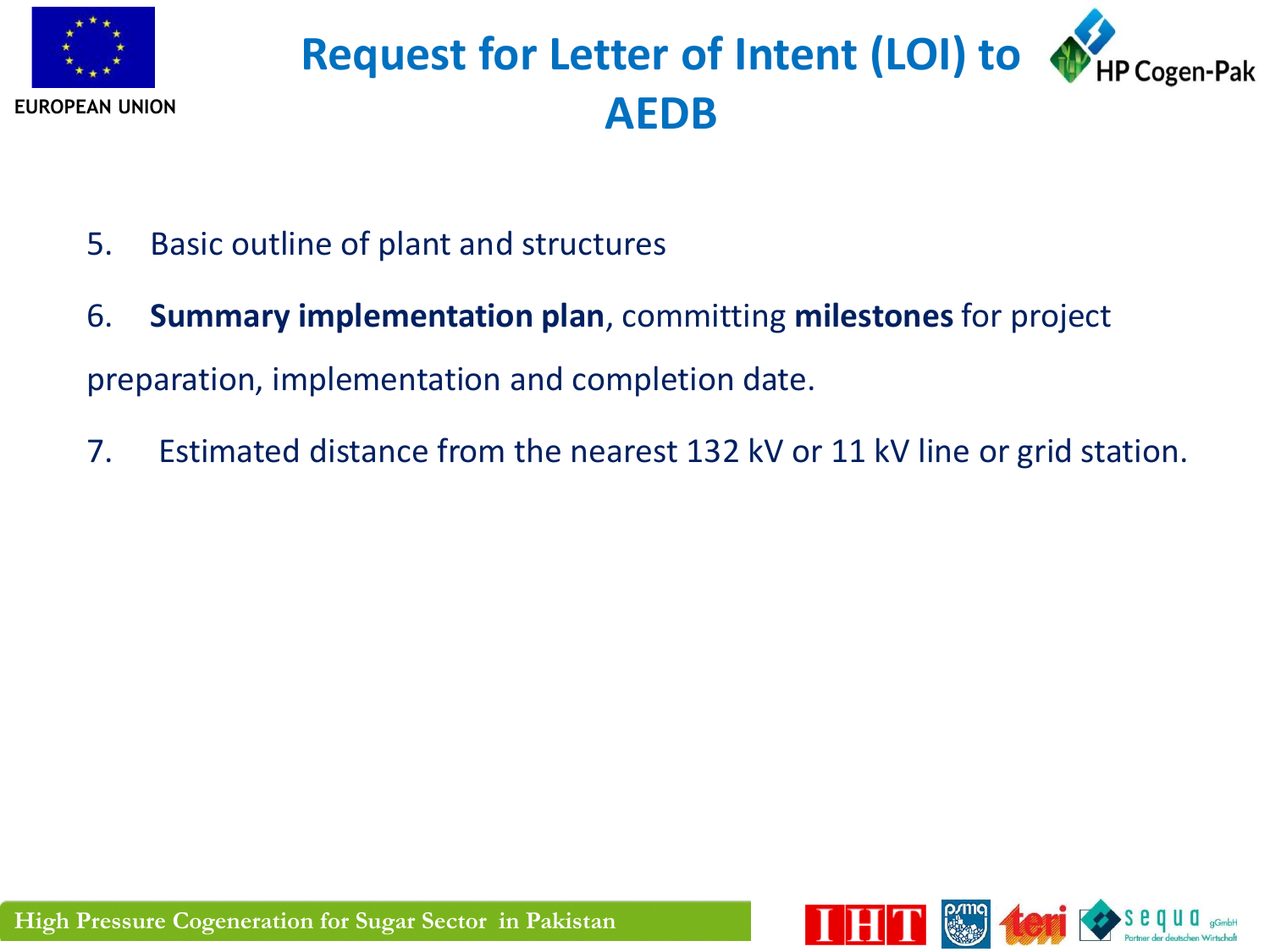

# **2-Issuance of Letter of Intent (LOI) by**  $\bigoplus_{HP\text{Cogen-Pak}}$ **AEDB**

- Review of proposal and qualification of sponsors by AEDB/ Provincial Agency within **30 days**
- Posting of Bank Guarantee by Sponsor within 15 days (**@US\$ 500/MW of name plate capacity)**
- **AEDB** will issue Letter of Intent **(LOI)** within 7 days.

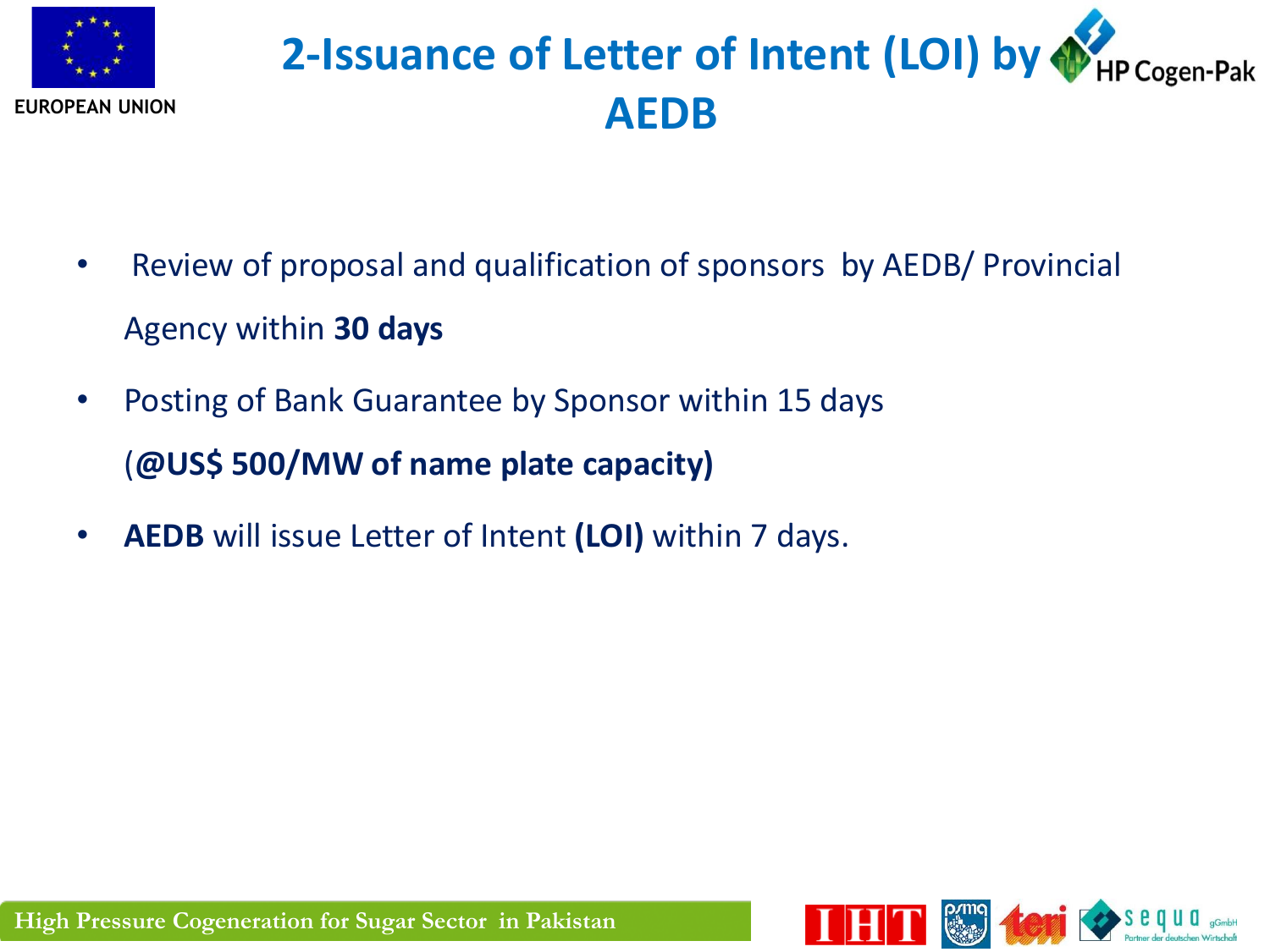

#### **3-Post LoI Procedure**



- **Sponsor to arrange Interconnection Studies through Planning** Department of NTDC/Consultant and submission to **NTDC** for Approval
	- − Load flow studies;
	- − Short circuit studies;
	- − Stability studies; and
	- − Reliability study.
- Sponsor to hire services of Firms for Initial Environmental studies and submission to Respective Provincial **Environmental Protection Departments** for Approval

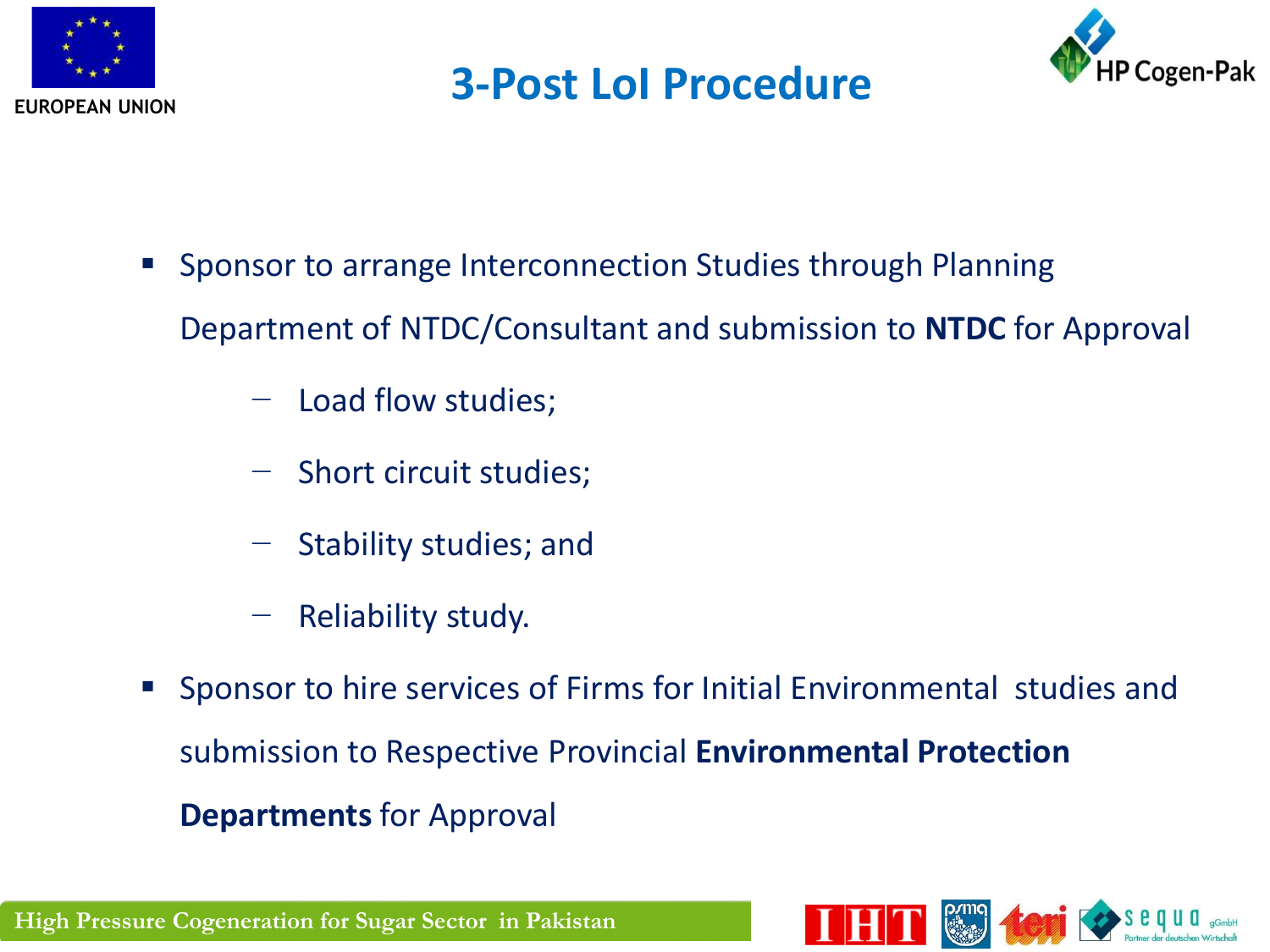

**4-Applying to NEPRA for Generation license**



- Sponsor to approach NEPRA for Generation License under Application & Modification Procedure Regulation 1999 and Licensing Rules 2000.
- Application for Generation License should be submitted by Sponsor to Registrar NEPRA on the specified form.
- Sponsor has to pay a non refundable fee according to Schedule II of NEPRA Regulation 1999.

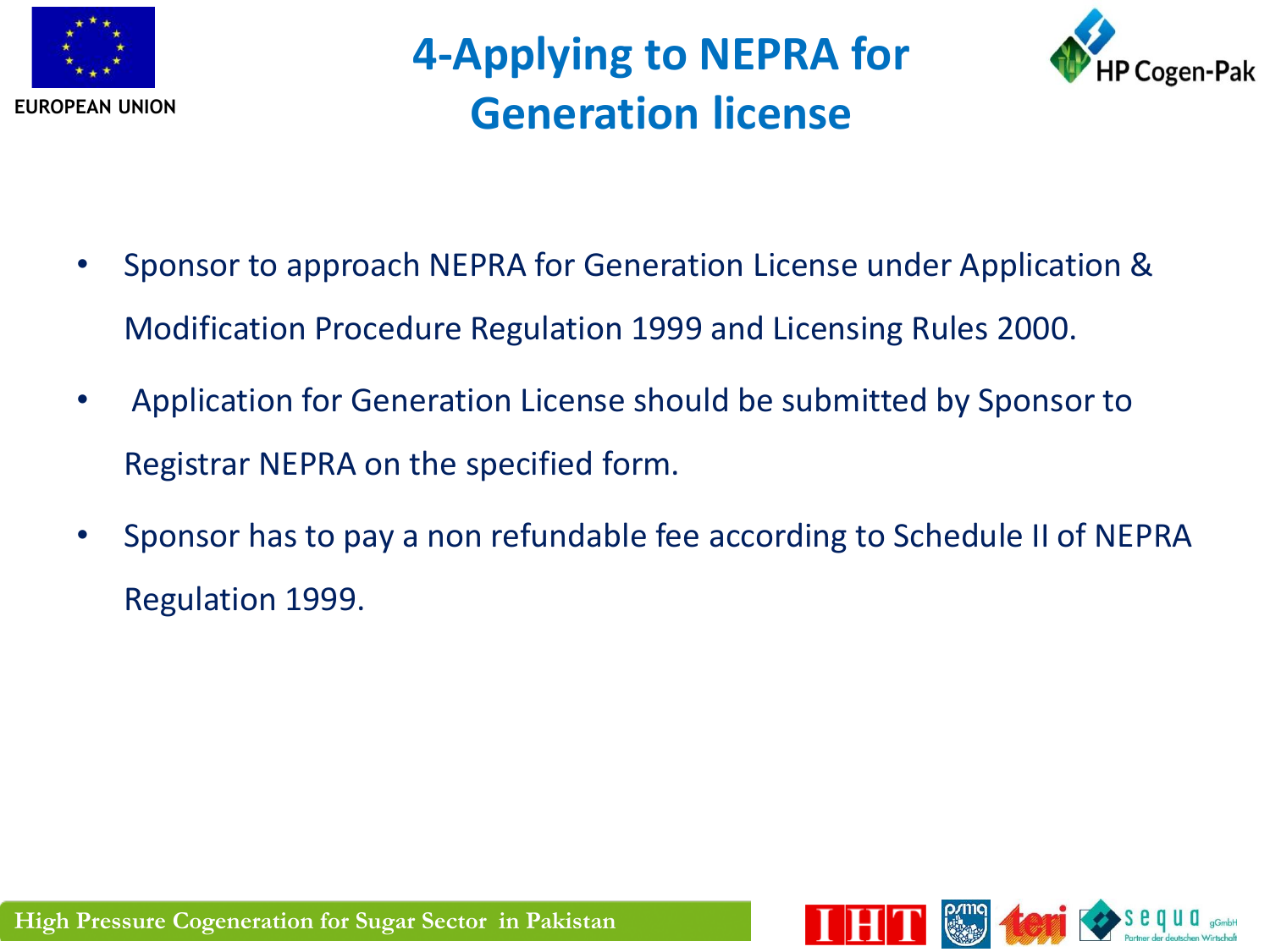





- The following Documents-in support shall be filed with the Application for Licensing:-
	- (a) Certified copies of:
		- − Certificate of Incorporation.
		- − Memorandum and Articles of Association.
		- − The Last filed Annual Return.
		- (b) Detailed Profile of Applicant along with CV's
		- (c) Company's prospectus
		- (d) Evidence, satisfactory to NEPRA, of the availability of adequate financial and technical resources to the sponsor for generation.

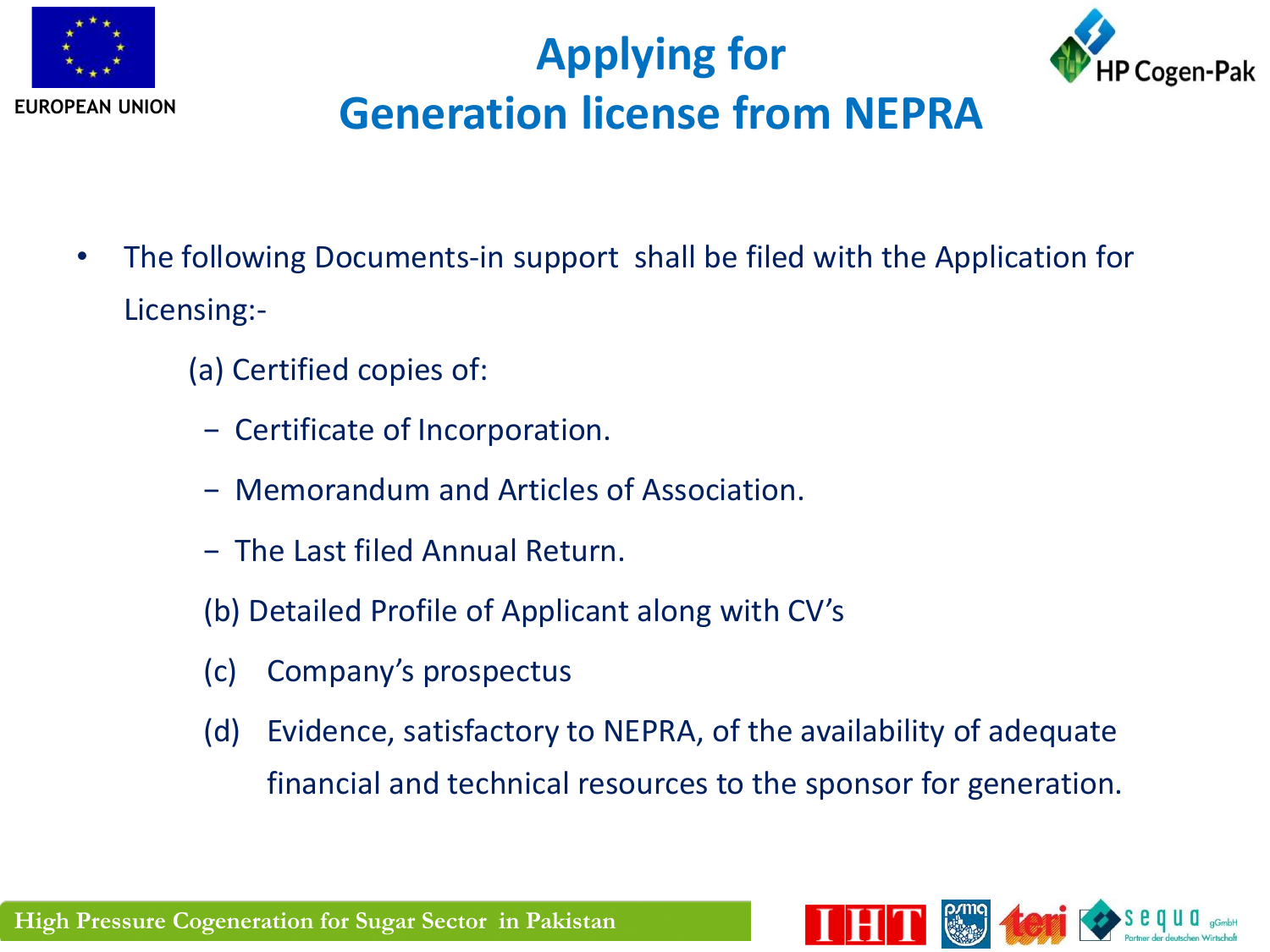

## **Applying for Generation license from NEPRA**



- -- Cash balances held in reserve along with the bank certificates.
- − Expressions of interest to provide credit or financing along with sources and details.
- − Latest financial statements of the applicant.
- − Employment records of engineering and technical staff of the applicant proposed to be employed.
- − Profile of sub-contractors, if any, along with expressions of interest of such sub-contractors.
- − Verifiable references in respect of the experience of the applicant and its proposed sub-contractors.

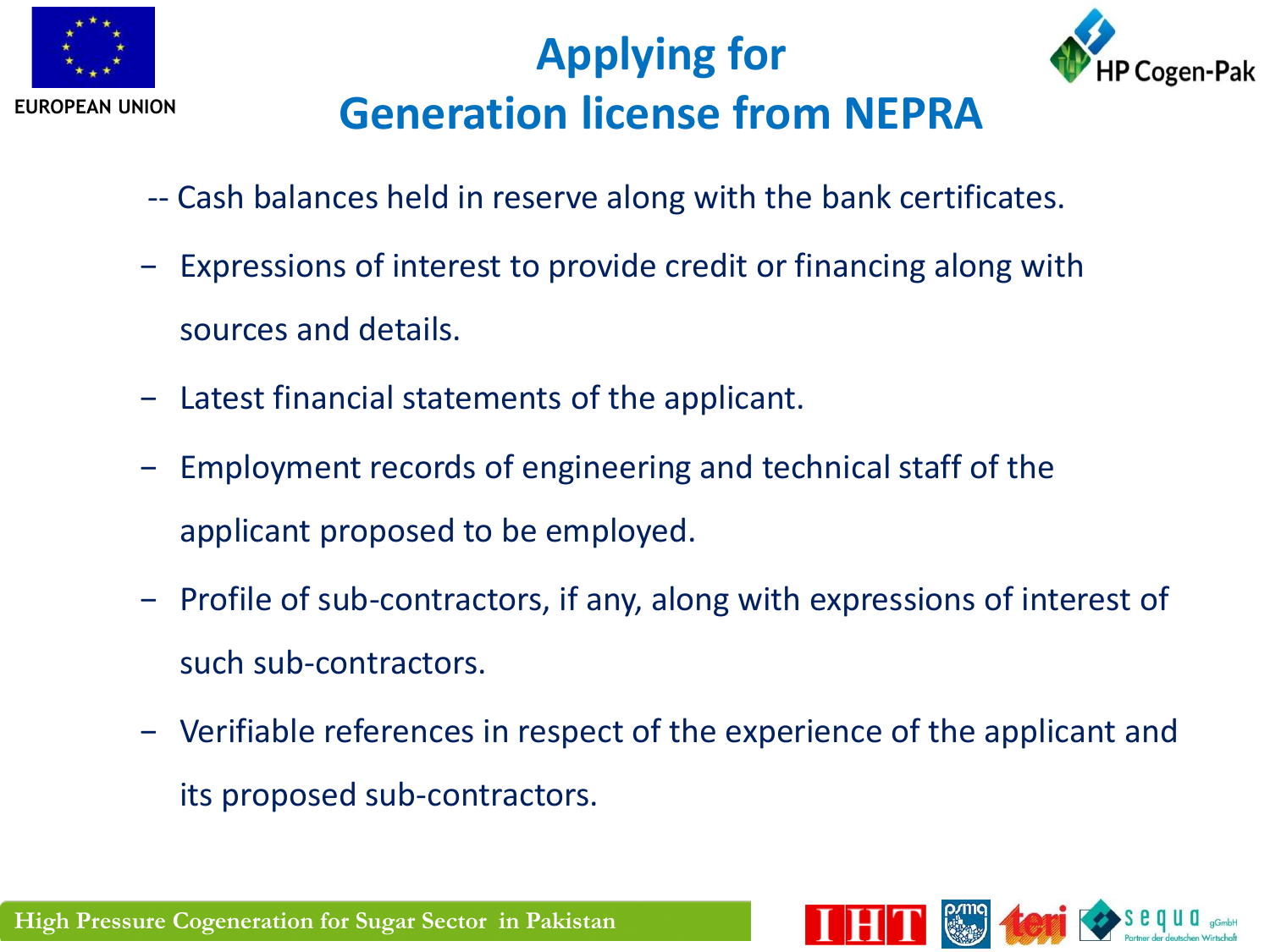

## **Applying for Generation license from NEPRA**



(e) In respect of a ongoing concern, detail of any charges or encumbrances attached to the company' assets.

- (f) A prospectus, which means a report prepared by applicant setting out:-
- i. A brief introduction of the applicant;
- ii. The salient feature of the facility;
- iii. The proposed investment; and
- iv. The social and environmental impact of the proposed facility in a non technical and commonly understood language.

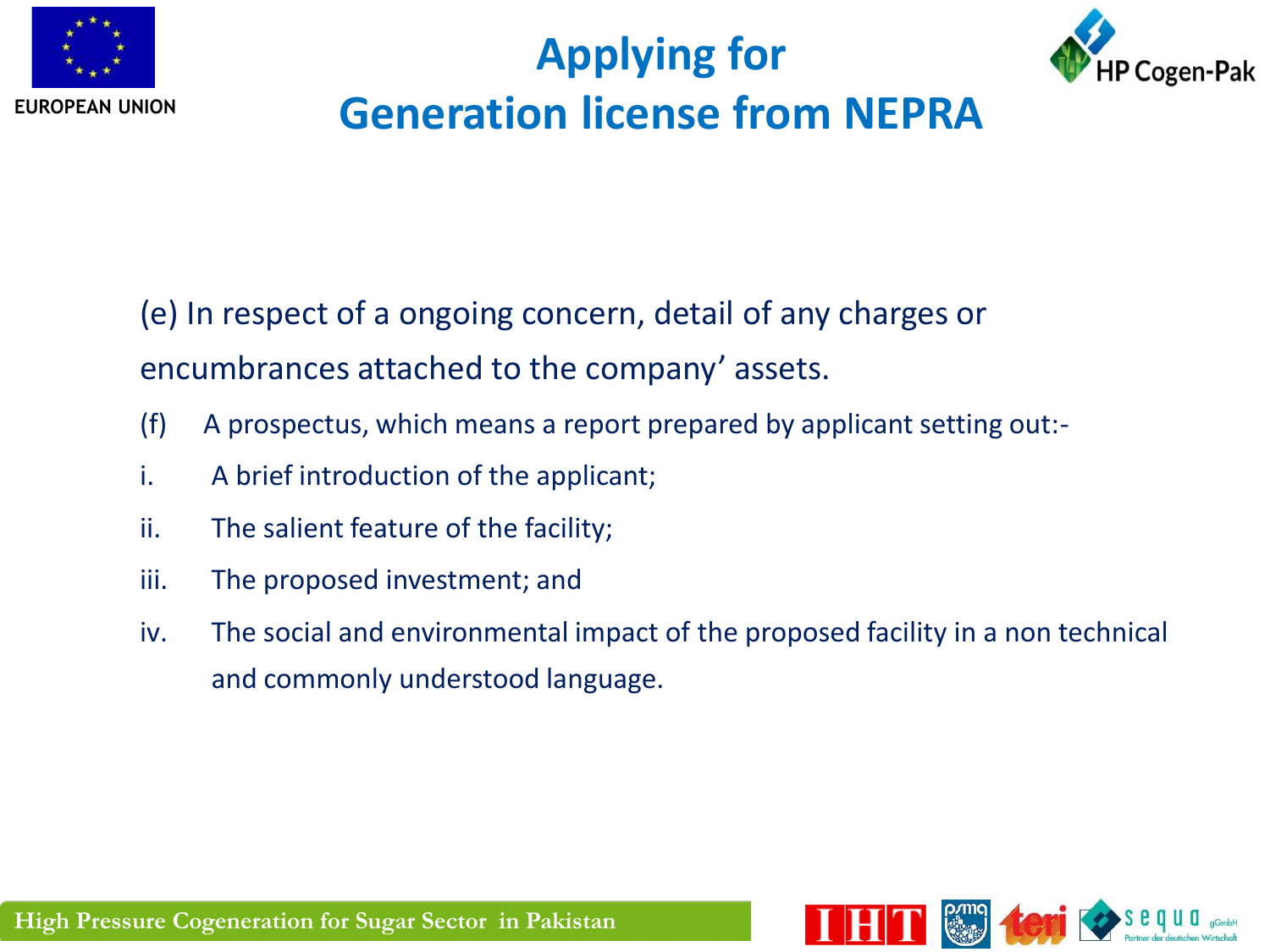





#### **(g) Technical Details**

- The type
- Technology
- − Model
- − Technical details and design of the facilities proposed to be acquired, constructed, developed or installed
- The expected life of the facility or the system
- − The location of the facility or the system, or the territory with outer boundaries within which the facilities or the system is proposed to be installed and operated by the licensee, along with maps and plans

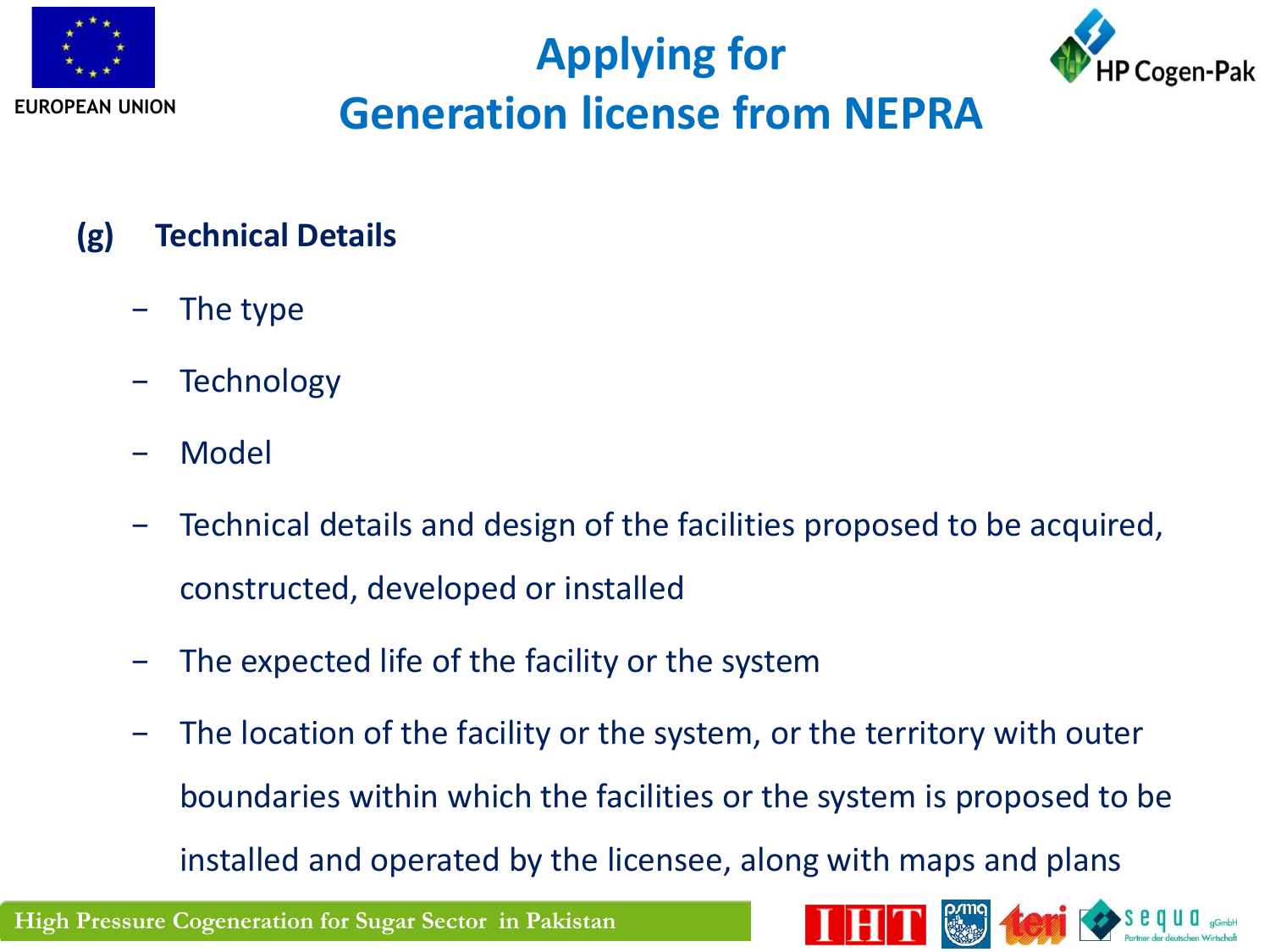

## **Applying for Generation license from NEPRA**



- Upon being satisfied that the application is submitted in accordance with the Regulations the Registrar Shall forthwith:
	- a) shall allot a registration number to the application;
	- b) Forward the application to the Authority for a decision on the admission of the application.
	- c) Within 3 days of receipt of application from the Registrar Authority shall review the application and shall make the decision for its admission for consideration by Authority.

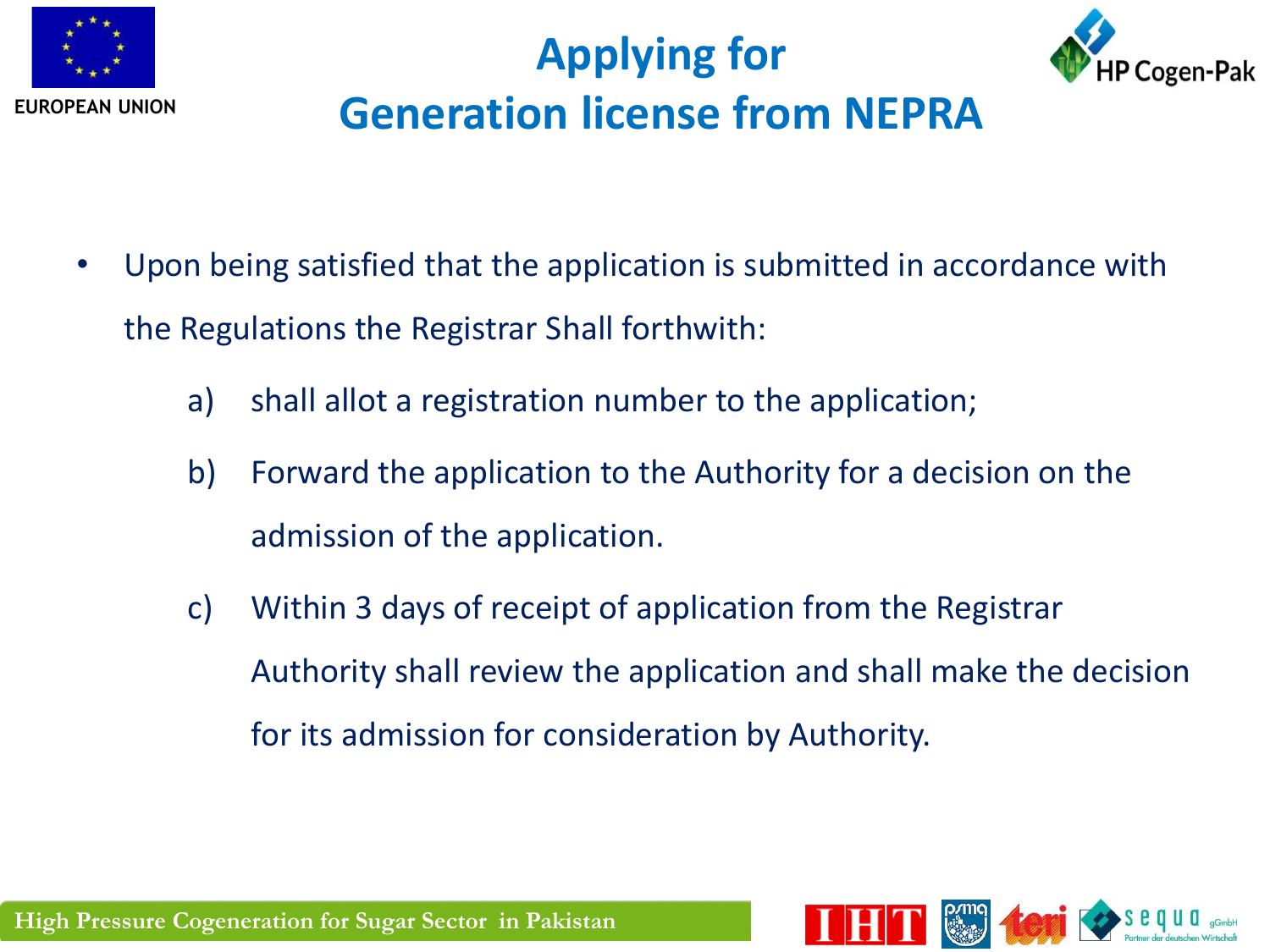



### **Generation license from NEPRA**

- Within **03 days** of the admission of the application by the NEPRA, **Registrar** Shall Advertise the following information
	- The prospectus;
	- A notice to the general public of the admission of the application;
	- An invitation to the general public to submit their comments to the registrar **within a period of 14 days from the date of the publication**
	- Such other Information as the authority may direct from time to time.

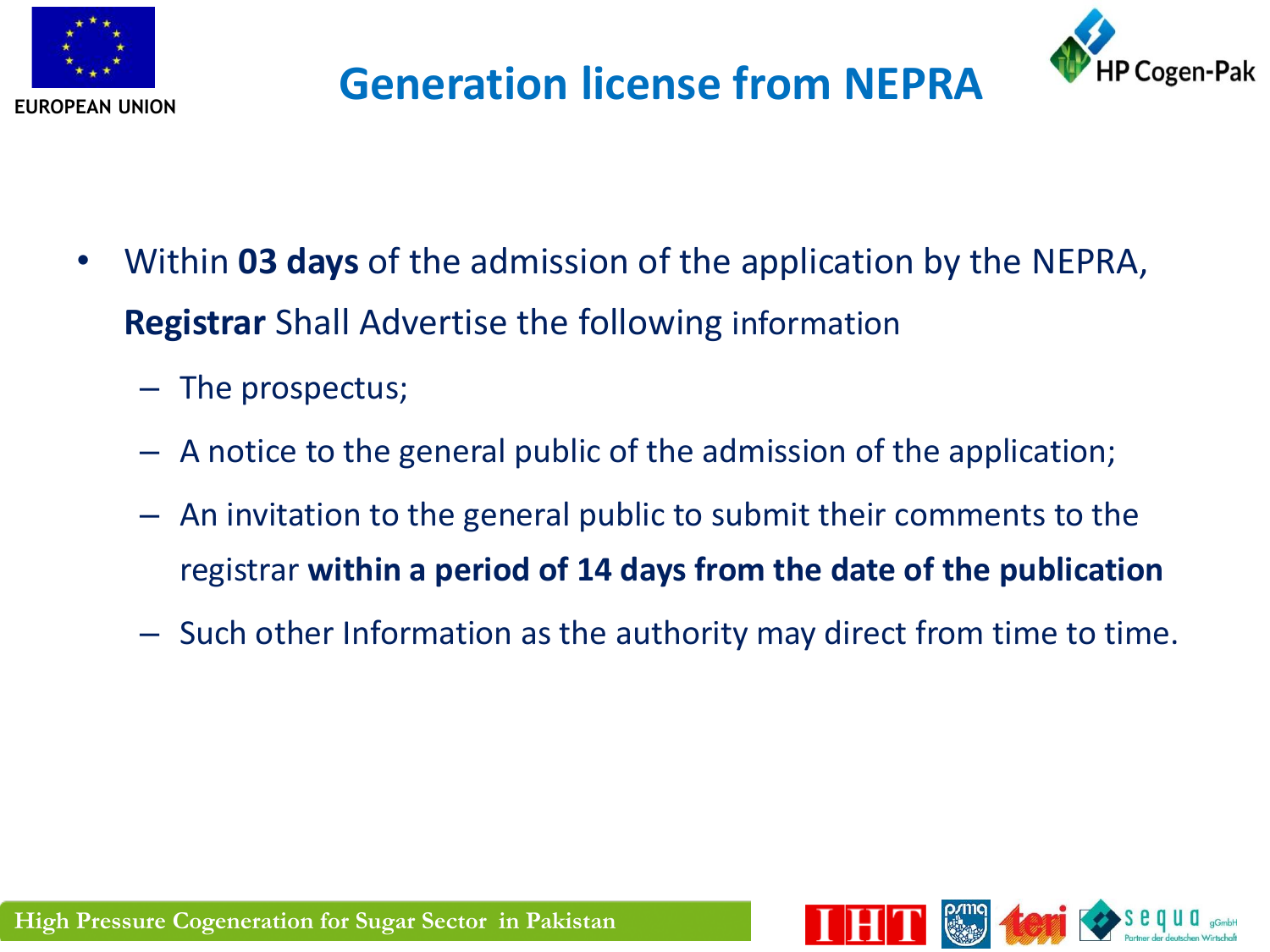



- If comments are received, the **Registrar** places the application along with comments before NEPRA. Then NEPRA will call **Applicant** to respond the comments
- If no comments received then NEPRA will issue **Generation License** to Applicant in **10 days as per the Framework.**

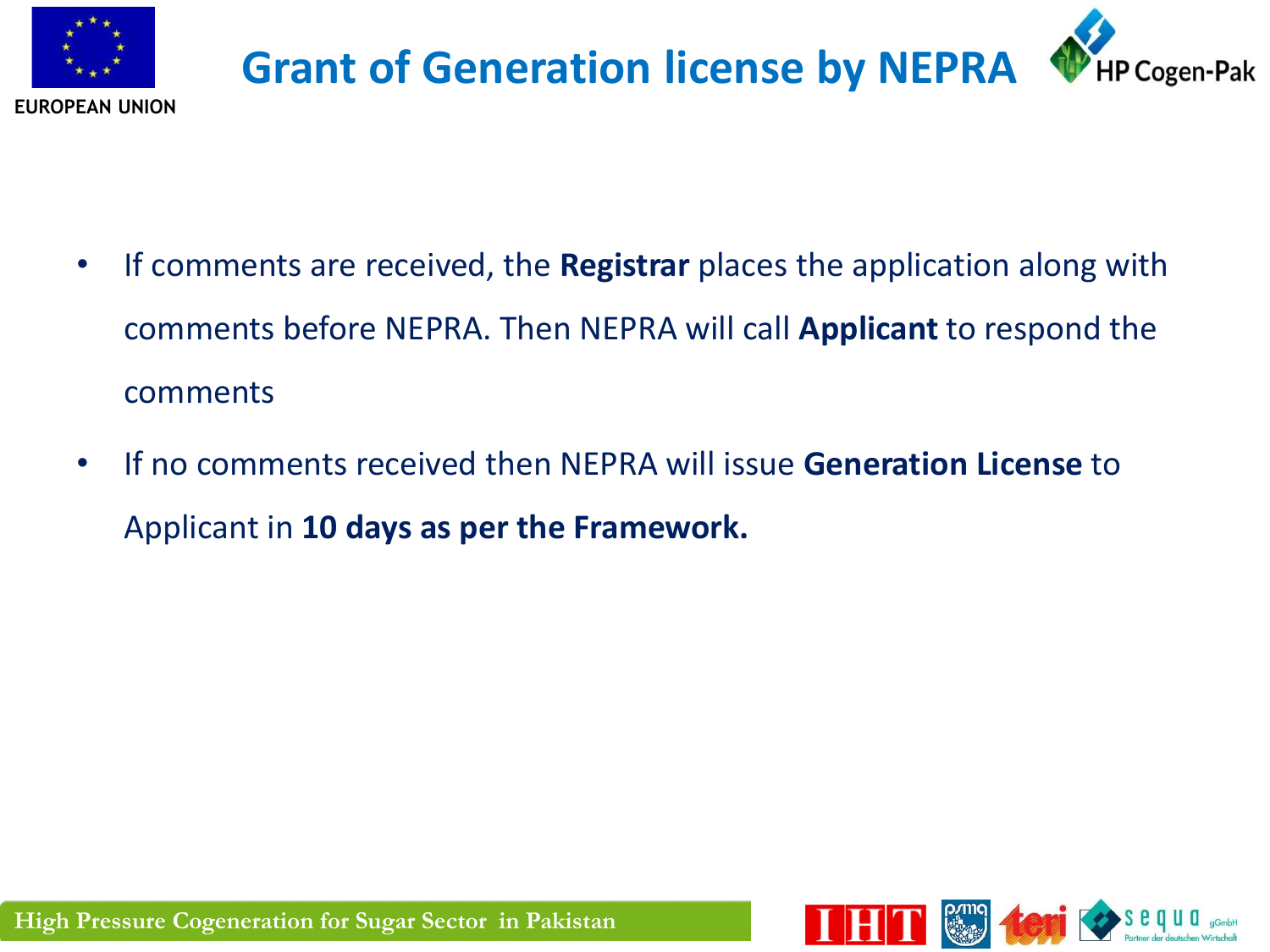

#### **HP Cogen-Pak Application for Opting for Upfront Tariff**

- Eligibility Criteria
	- Projects Recommended by **AEDB**
	- Projects Proposed plant and Machinery must be **NEW** and of acceptable quality by **AEDB**
	- Projects having Consent of **Power Purchaser** to evacuate all the Power
	- Power Producer have to offer energy to DISCO at 11 KV / 132 KV or to CPPA at 132 KV

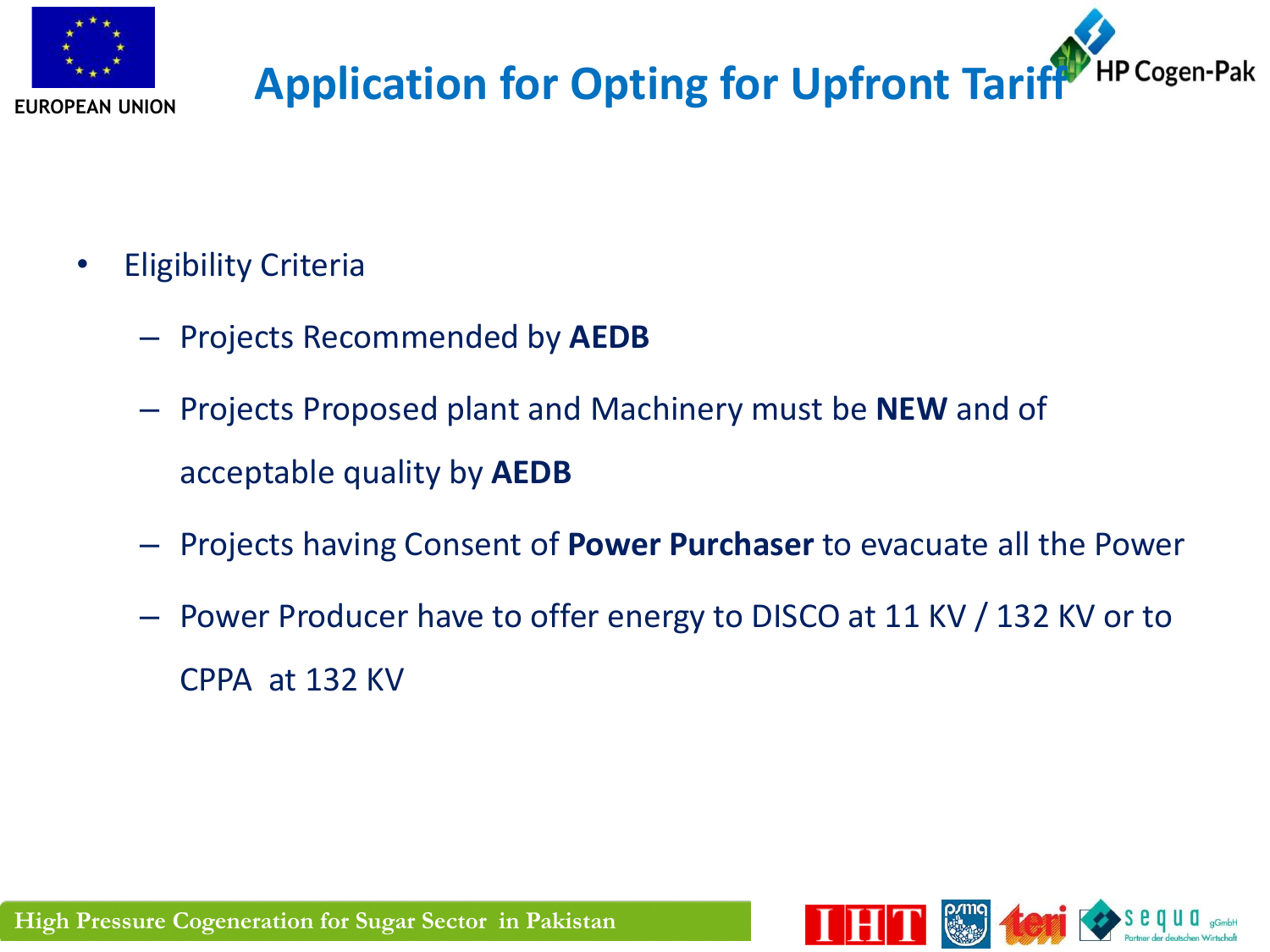

#### **Application for Opting Upfront Tariff** HP Cogen-Pak

- The process of opting for Upfront Tariff is as follows;
- The sponsor shall file an application to Registrar NEPRA to opt upfront tariff under Up-front Tariff (Approval & Procedure) Regulations, 2011 on the prescribed format.
- The application shall be submitted in triplicate ; duly signed and verified along with the authorization. The application shall also be accompanied with:-

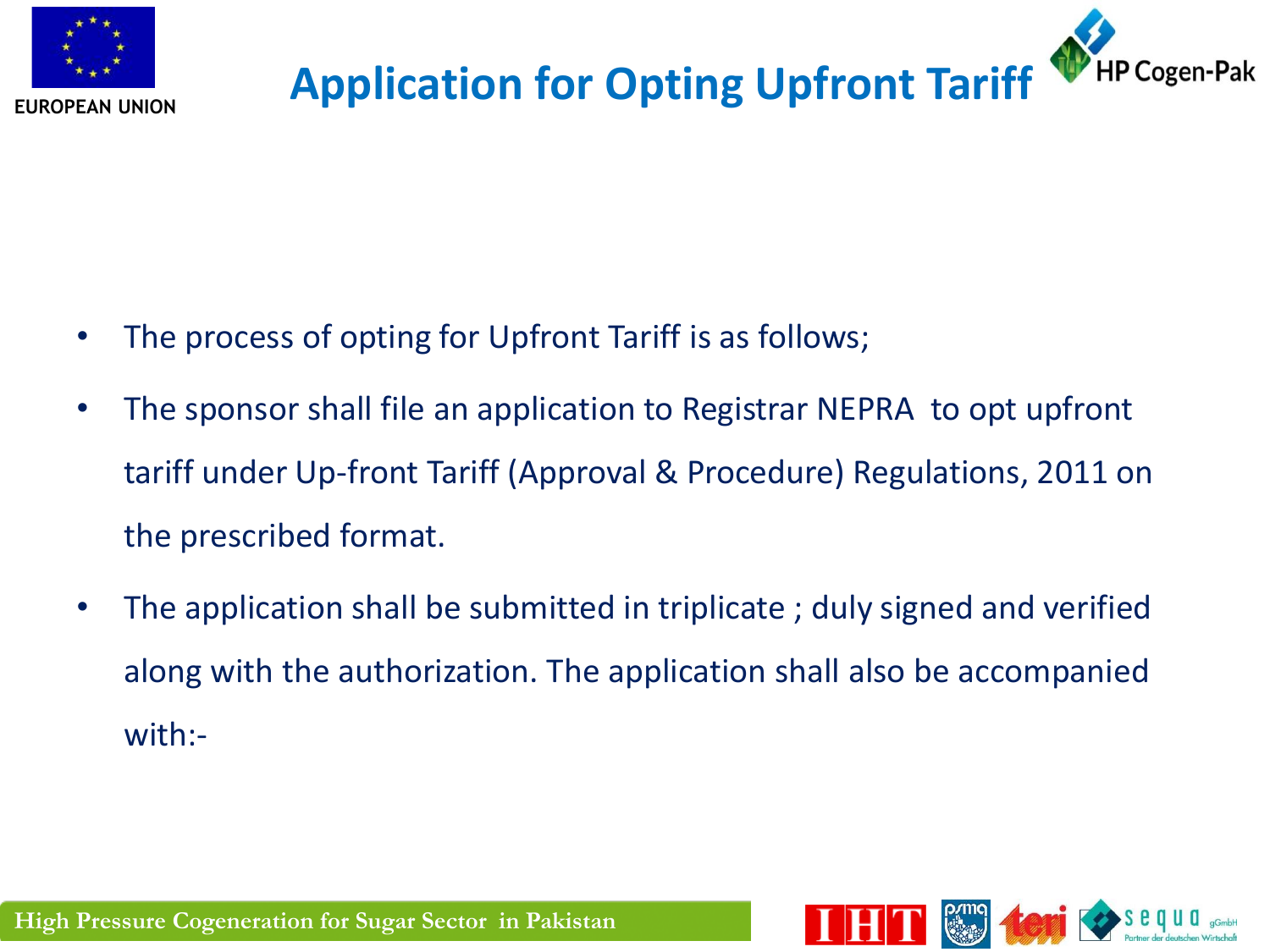



## **Opting for NEPRA Upfront Tariff**

- **i. Non-refundable processing fee** according to Schedule III regulations 2011.
- ii. A copy of the certificate of incorporation and details of the sponsors of the generation facility (Certified Copy by **SECP**).
- iii. Memorandum & Articles of Association highlighting "generation of electricity" as one of the businesses of the generation facility (Certified Copy by **SECP**).
- iv. Letter of intent **(LOI)** issued by the **AEDB**.
- v. Consent of power purchaser i.e., Central Power Purchasing Agency (**CPPA**), any Distribution Company or bulk power consumer (BPC) for procurement of the electricity.

**High Pressure Cogeneration for Sugar Sector in Pakistan**

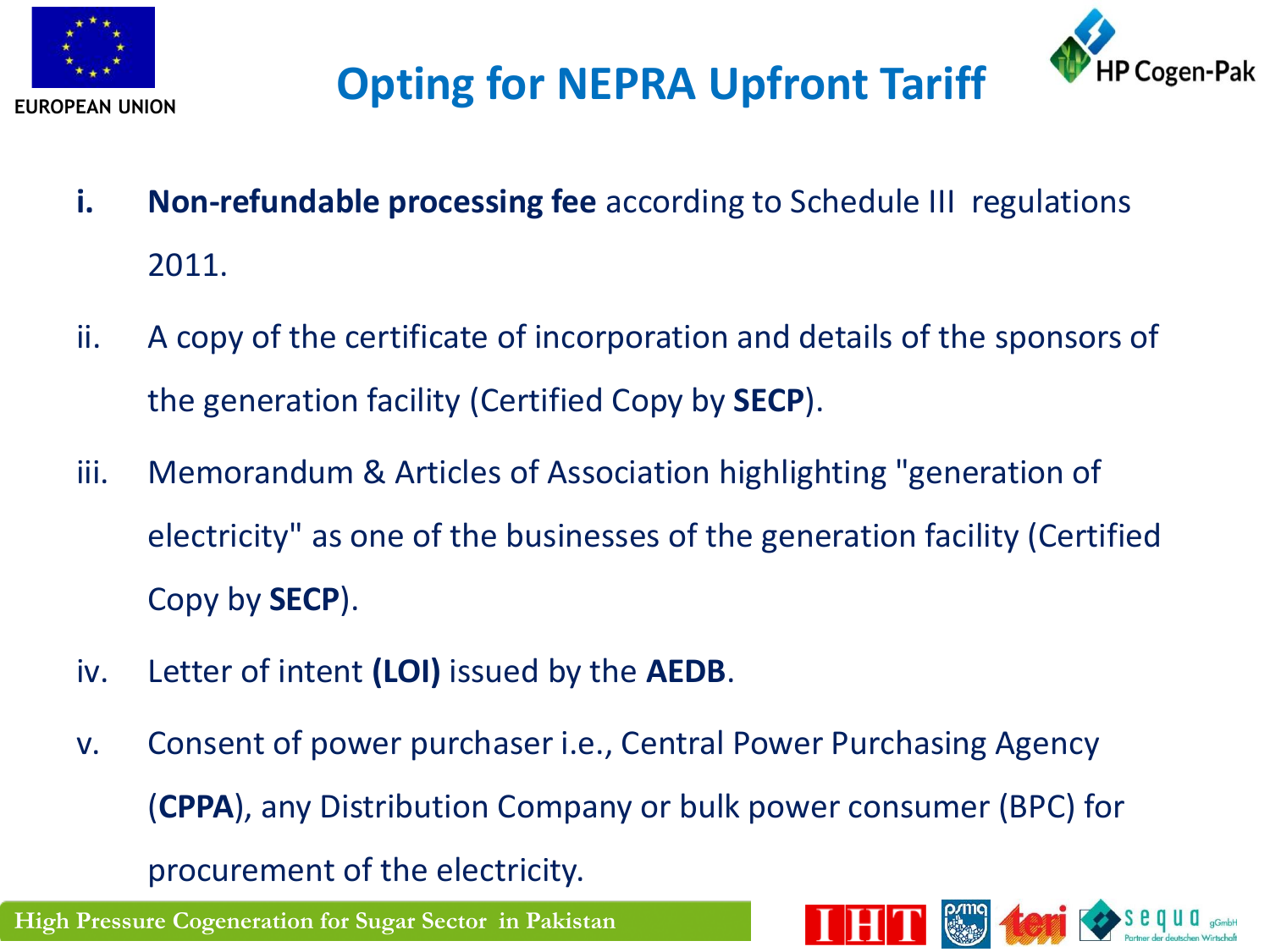

#### **Application for Opting Upfront Tariff** HP Cogen-Pak

- Vi A description of the proposed generation facility and its site.
- Vii Attested copy of authorization allowing the filing of application.
- Viii Copy of the **Generation license** or **an application thereof** in accordance with the NEPRA Licensing (Application & Modification Procedure) Regulations, 1999.
- The applicant is also required to submit **Schedule IV** which is the informative summary of the applicant which mentions name, location, address of the applicant organization, plant details and site conditions and expected date of financial closure and COD.

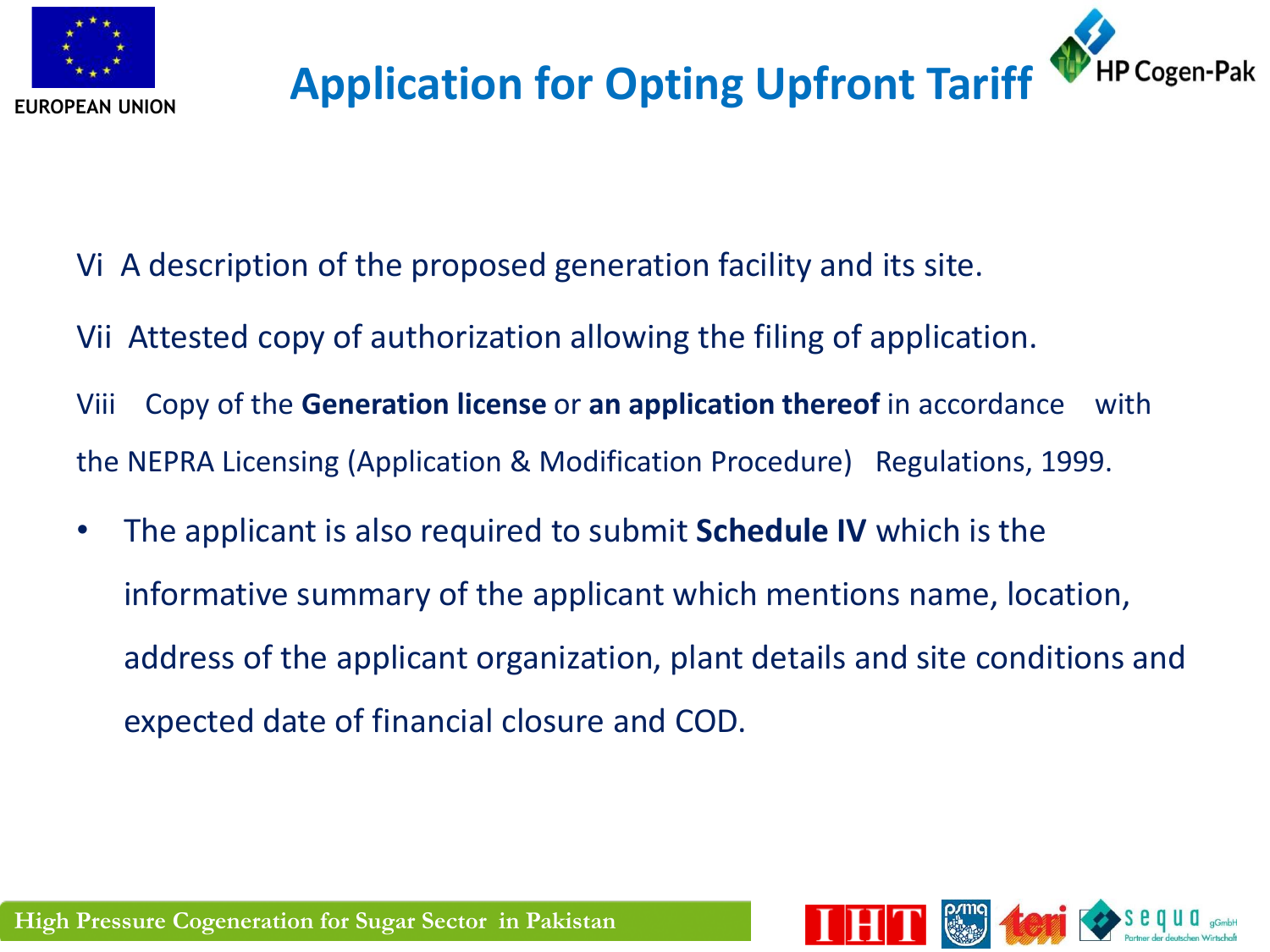

#### **Application for Opting Upfront Tariff HP Cogen-Pak**

- The Registrar **NEPRA** shall reviews the application, upon satisfaction:-
- a) Allot a registration number to the application;
- b) Present the application before the Authority for its consideration.
- c) The decision of the Authority on an application to opt for the upfront tariff is conveyed to the applicant **within 10 working days of filing of the application**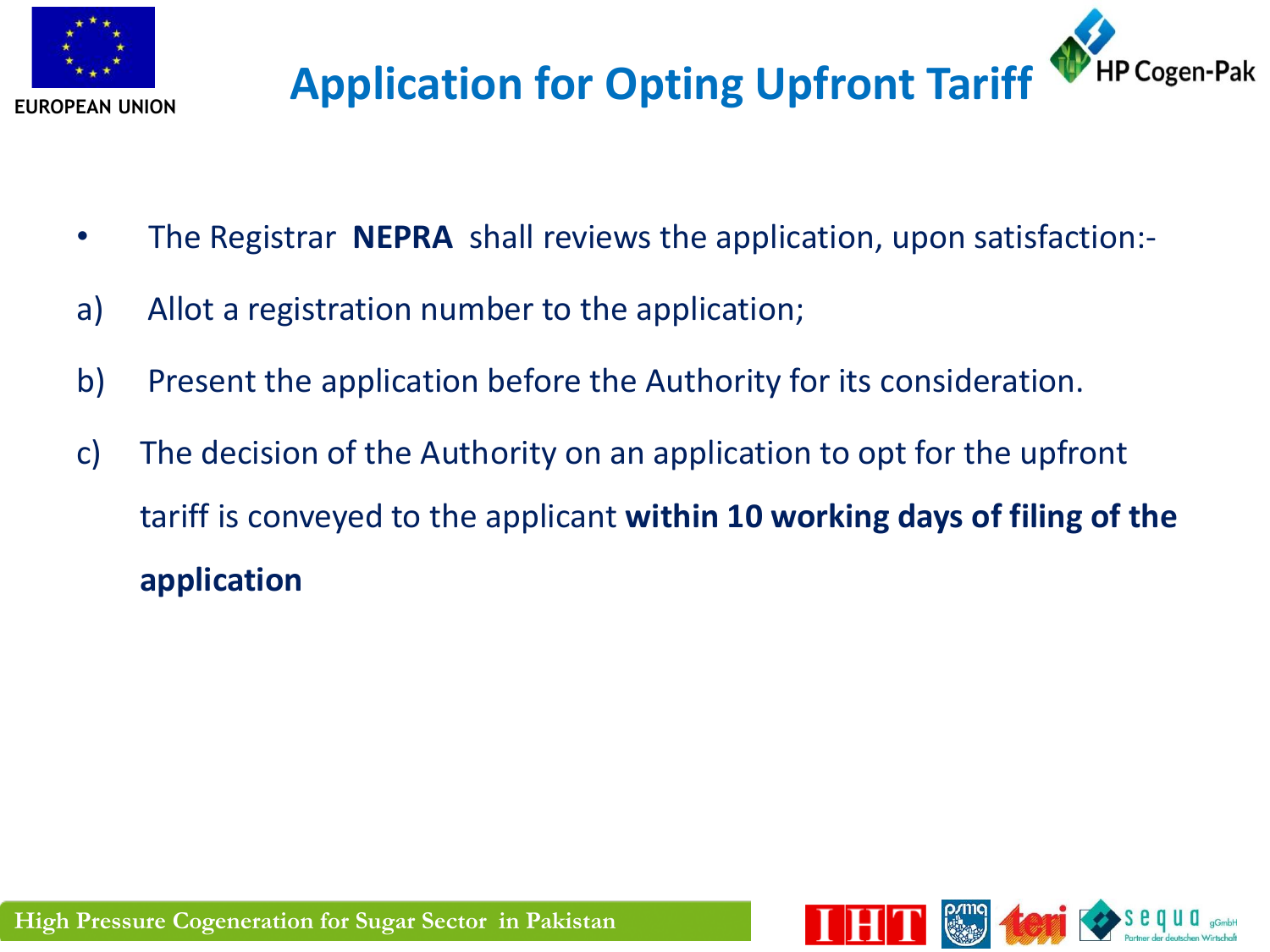

#### **Upfront Tariff Timelines**



- The Upfront Tariff will come into effect after COD
- Project Sponsors are required to Achieve COD within **02 Years** from the date of grant of Upfront Tariff and will be applicable for a period of **30 Years.**
- **NEPRA** may Review the Fuel Price Mechanism after a Period of **05 Years** if required.

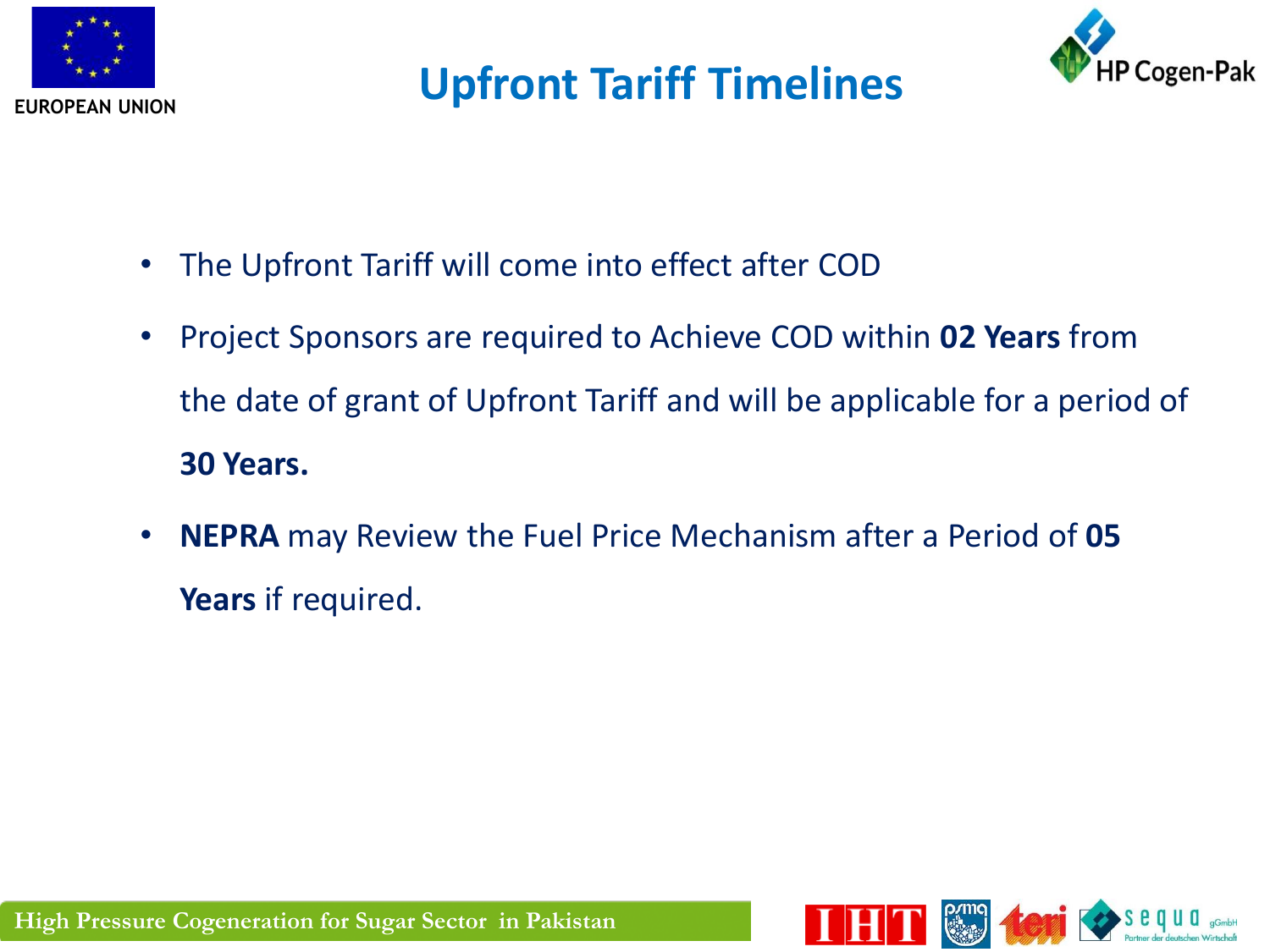



- Pursuant to RE Policy 2006; within 15 days after the decision of NEPRA on application for opting the Upfront Tariff; sponsor is required to post a Performance Guarantee **(US\$ 2,500/MW)** based on project capacity in favour of the **AEDB.**
- **AEDB will issue the LoS within seven days.**
- The initial validity of performance guarantee is **03 months** in excess of validity of letter of support **(LoS).**
- **AEDB** shall cancel and return the Performance Guarantee to the Project Company on the date Financial Closing is achieved



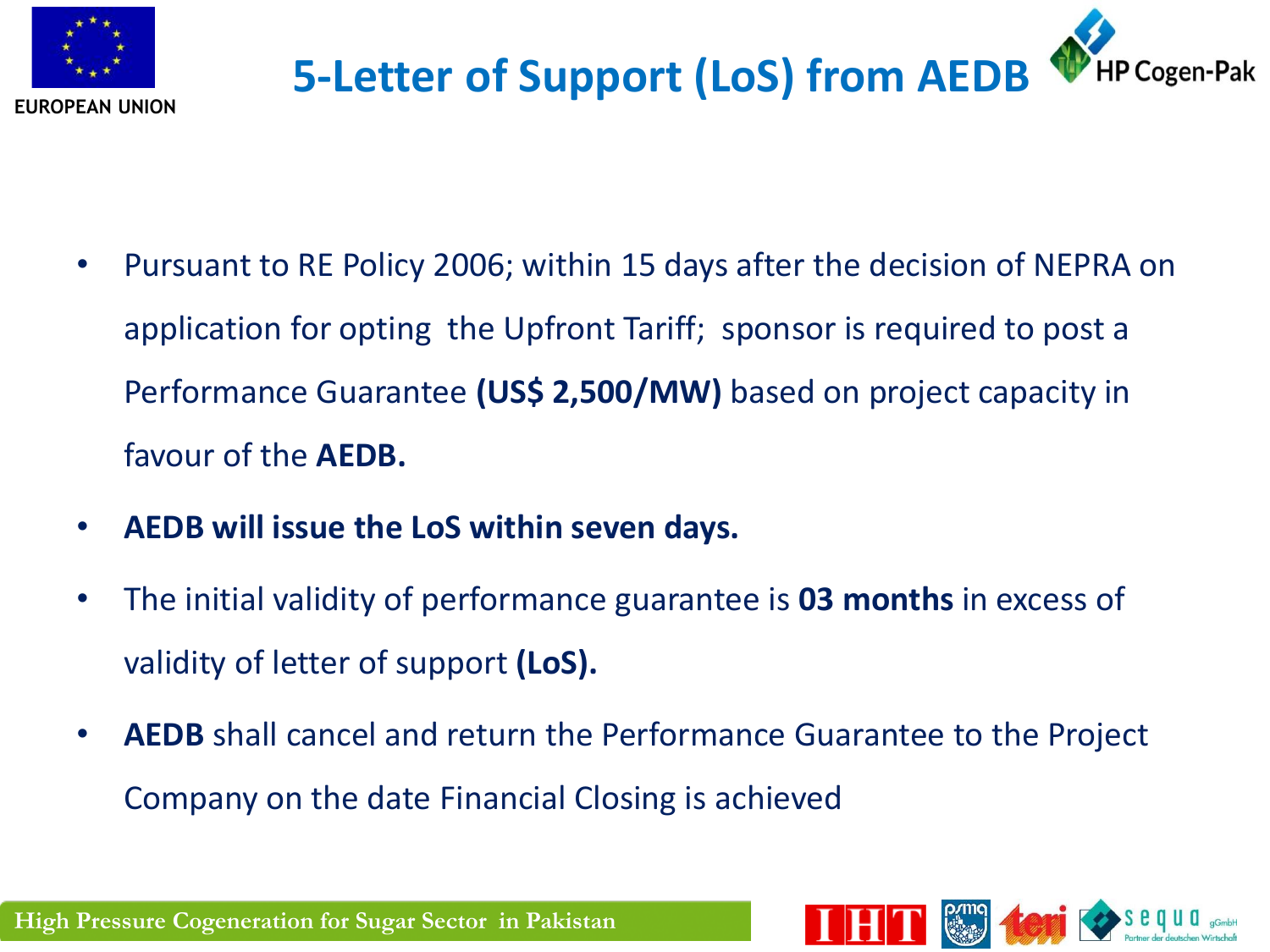

### **Letter of Support (LoS)**



- The Project Company shall pay AEDB the Project facilitation and evaluation expenses for projects registered with the AEDB
	- (i)  $1,000$  (≤ 5 MW)
	- (ii) 5,000 (> 05 MW to 20 MW)
	- (iii) 10,000 (> 20 MW to 50 MW)
	- (iv) 20,000 (Above 50 MW)

within one (01) month of issuance of this **LoS**.

• Until financial close is achieved, terms prescribed in the **LoS** governs the project and supersede all other documents and Agreements (including **LoI**).



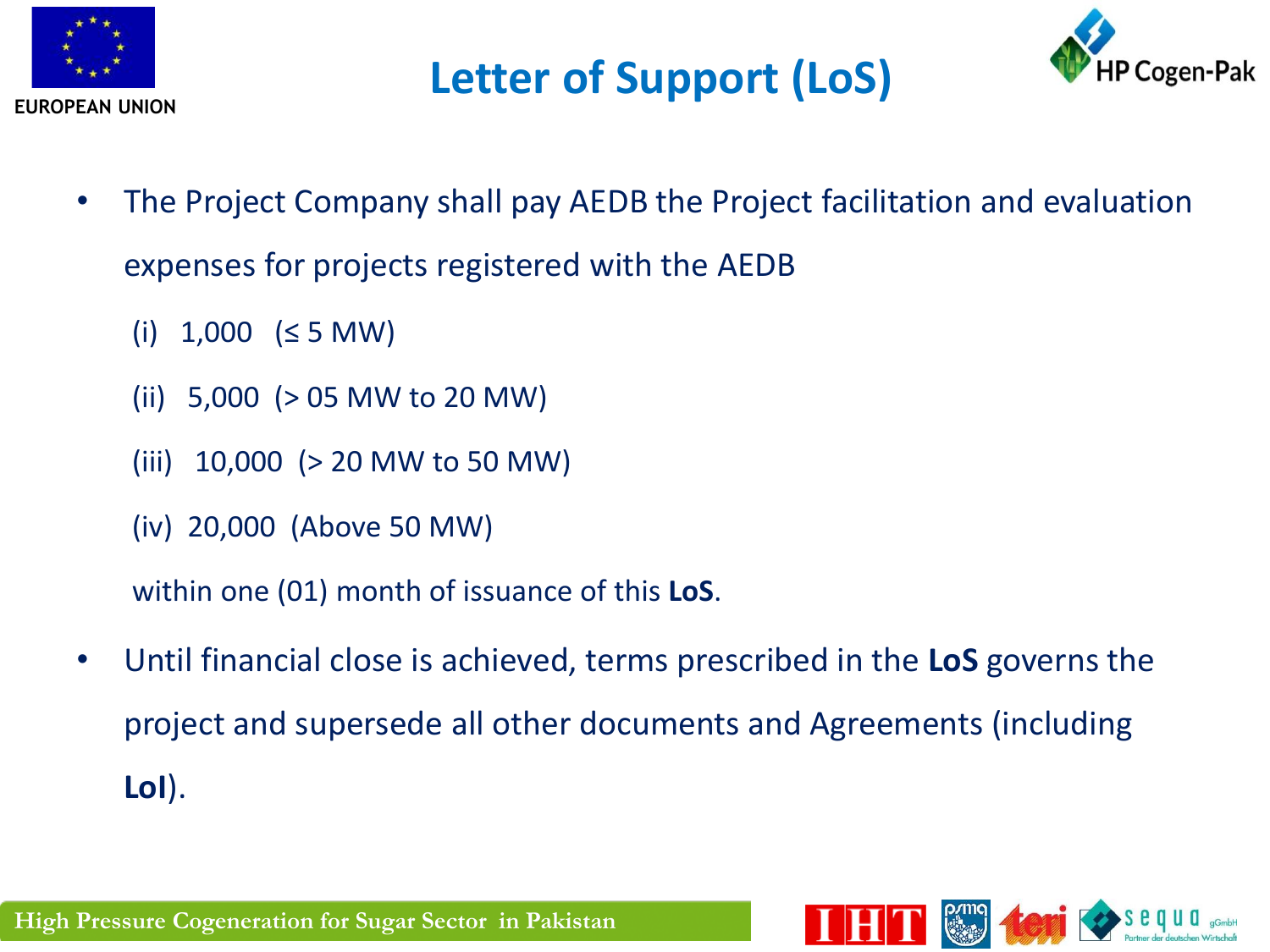



- Standard Bankable Energy Purchase Agreements (**EPA) &** Implementation Agreement **(IA)** documents will be provided to the Power Producer **by AEDB**.
- Sign the **(IA)** and a Certified Emission Reduction Agreement (CERA) with the **AEDB,** acting on behalf and with the permission of the **GoP within 15 days.**
- Sign Energy Purchase Agreements **(EPA)** with the CPPA/power purchaser within 30 days.

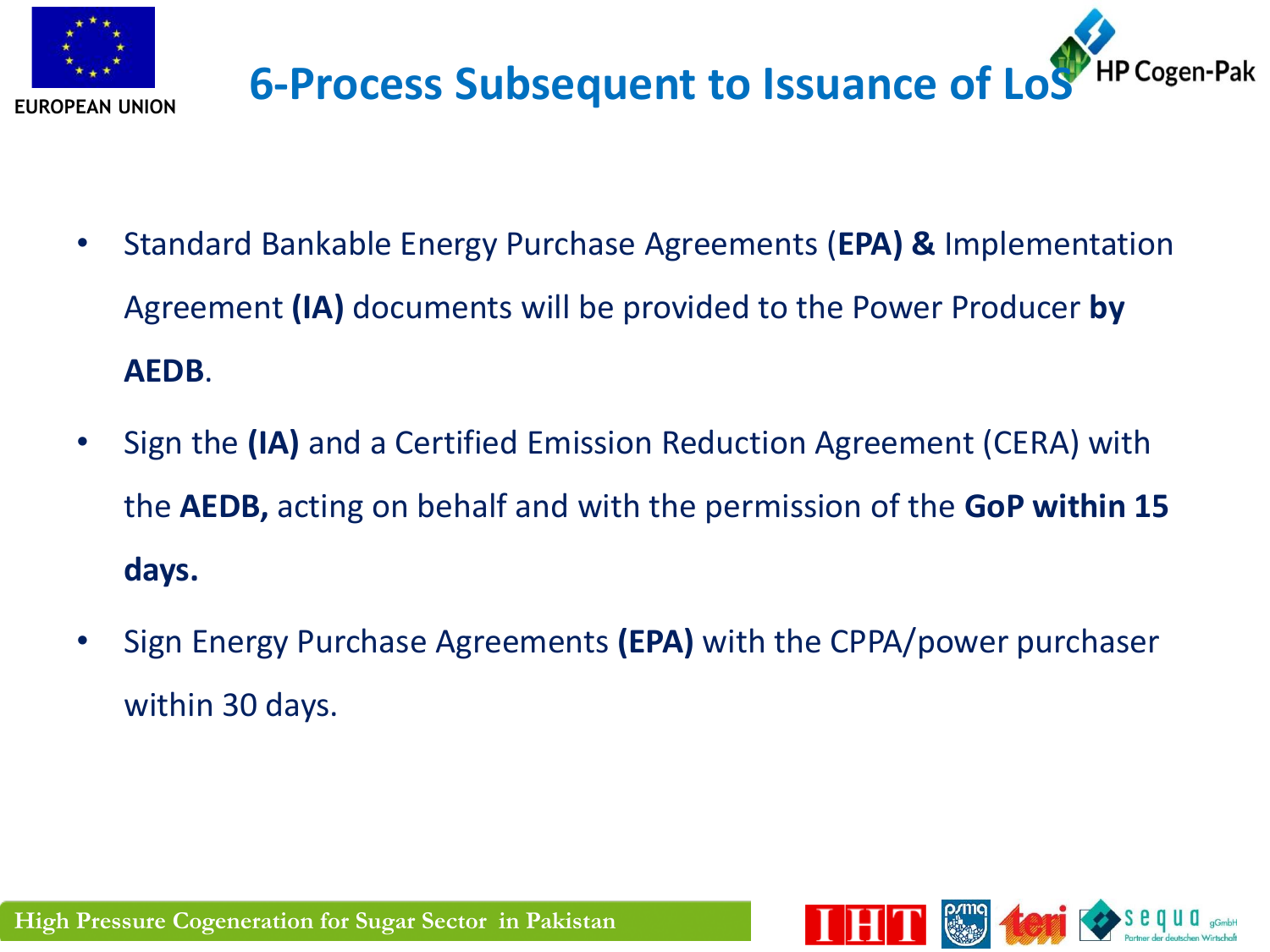





- Power Producer to achieve the **Financial Close** within the time allowed in LOS
- Financial Closure will be Achieved when;
	- Sponsors confirm that they have met all conditions precedents (CPs) mentioned in the IA Schedule.
	- Seller **Letter of Credit** (L/C) is handed over to **Power Purchaser** as Performance Guarantee @ 35 USD/kW for two years extendable with consent of both parties
	- Letter from **State Bank of Pakistan** for income tax exemption and repatriation of equity along with dividends

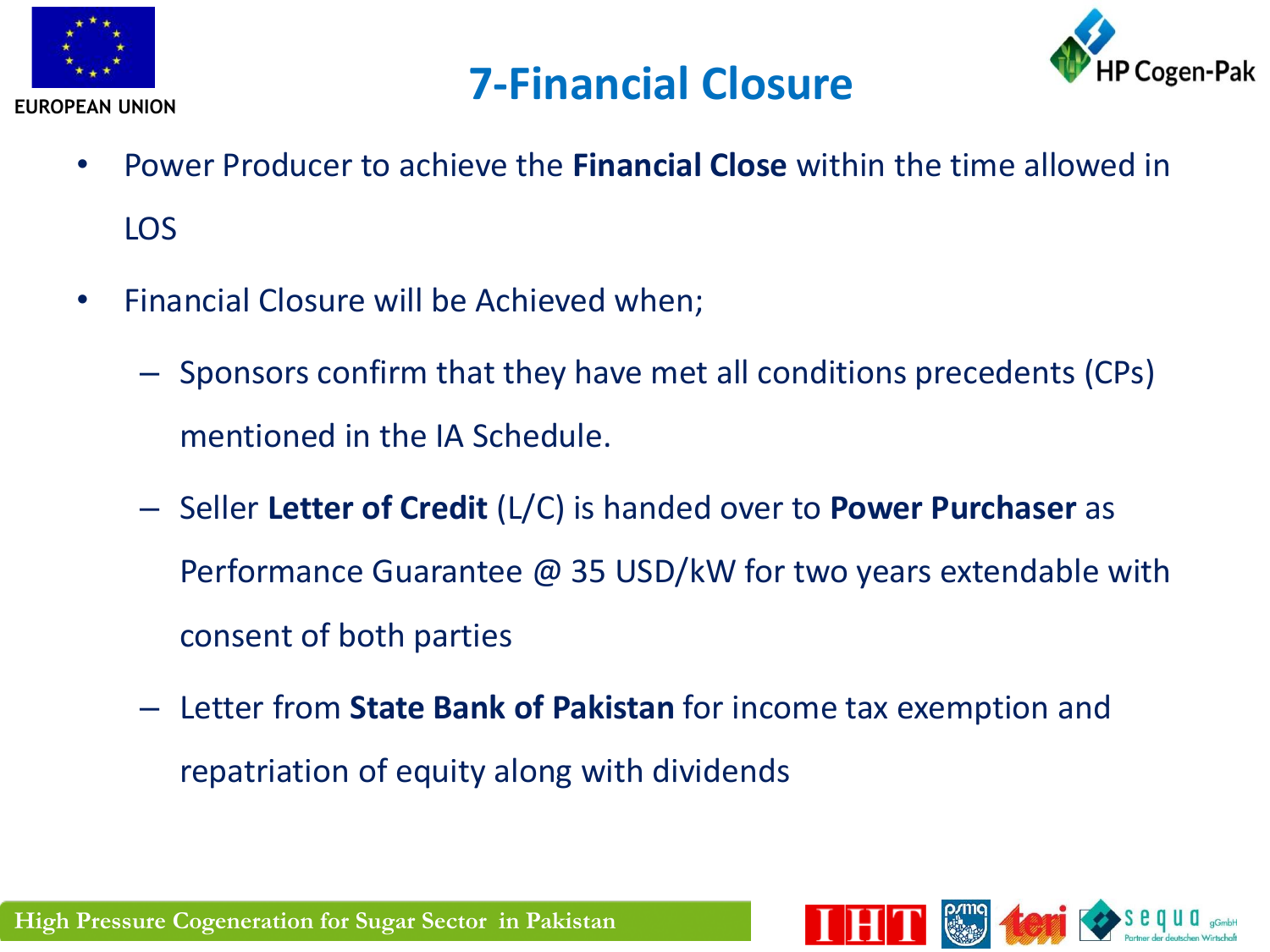





- Irrevocable and unconditional Guarantee provided by **Government of Pakistan** (AEDB) on behalf of power purchaser with promise of payments according to EPA
- After giving letter of credit to power purchaser **(35 USD/kWh)** the Performance Guarantee already provided by sponsor to AEDB **( @ 2,500 USD/MW)** will be released by AEDB.

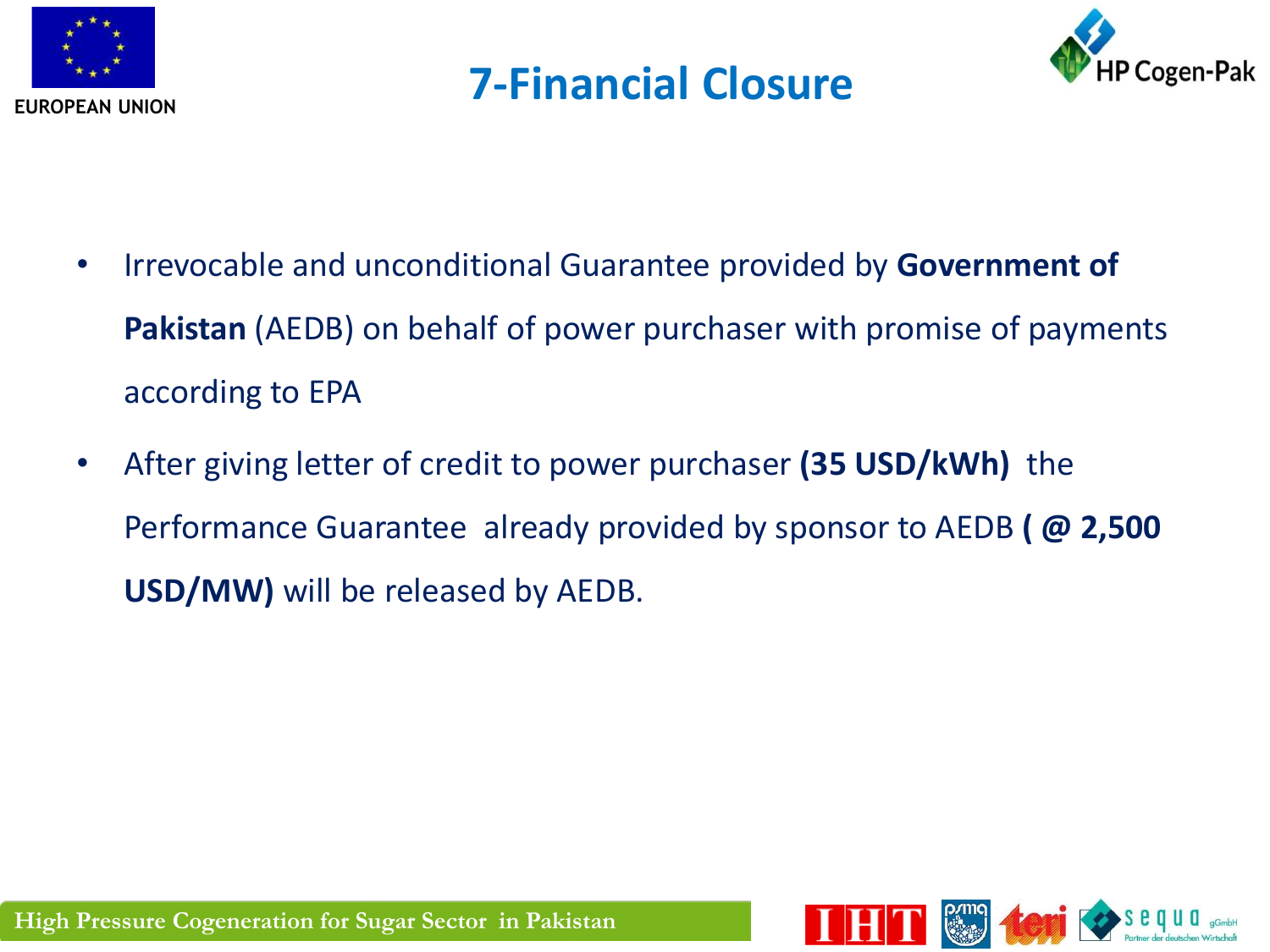

#### **8-Commercial Operation Date**



- Achieve Commercial Operation Date (COD) as defined in the **IA** or **EPA**  within a period of 24 months from the date of acceptance of Up front Tariff.
- For any delay in commissioning of project beyond Required Commercial Operation Date, Liquidated Damages (LDs) @ US\$ 2.5/kW/month will be levied.
- Maximum delay in commissioning of the project permitted with LDs is up-to 400 days.